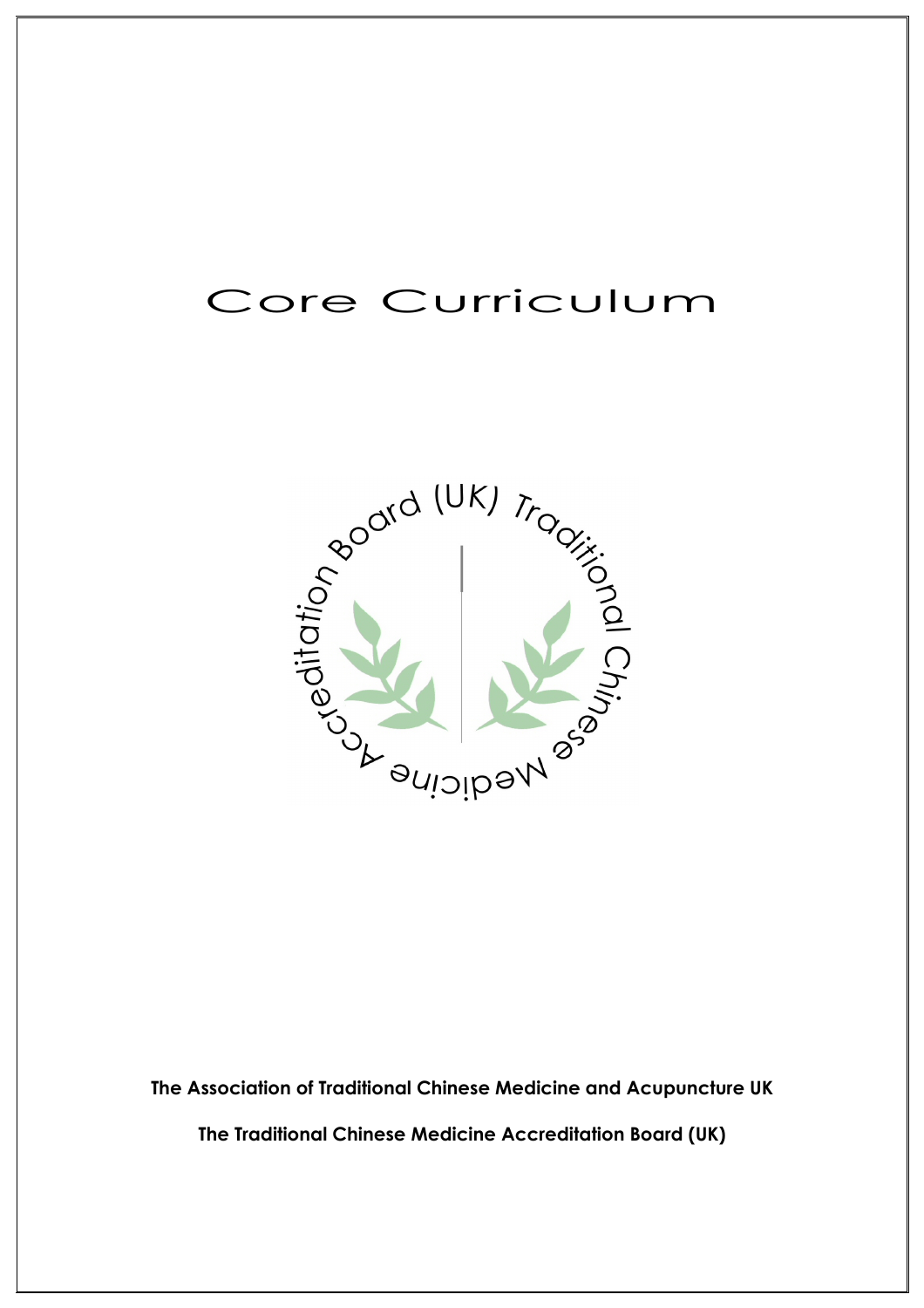The Address of the Association of Traditional Chinese Medicine and Acupuncture UK:

ATCM Suite 1; The Brentano Suite Solar House 915 High Street London N12 8QJ UK Tel/Fax: 0208 457 2560 Email: info@atcm.co.uk

Website: www.actm.co.uk

The Address of Traditional Chinese Medicine Accreditation Board (UK):

**TCMAB** Suite 1; The Brentano Suite Solar House 915 High Street London N12 8QJ UK Tel/Fax: 0208 457 2560<br>Email: info@atcm. info@atcm.co.uk

ATCM and TCMAB reserve the right to explain and change any or all parts of this document.

No part of this handbook may be reproduced without written permission from The Traditional Chinese Medicine Accreditation Board (UK) All rights reserved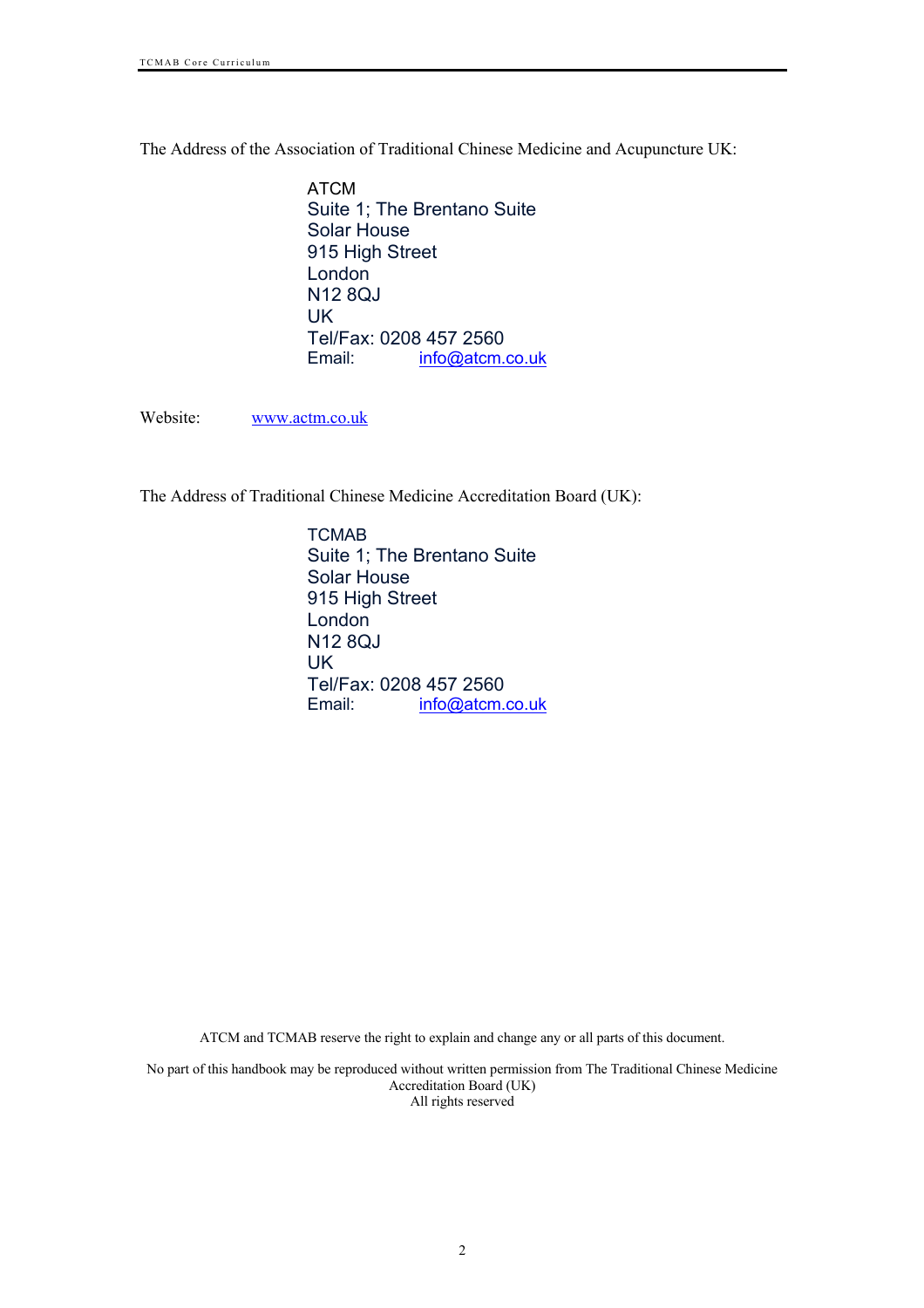# **Contents**

| 2 Biomedical Sciences <b>contracts</b> and all and series of the contract of the contract of the contract of the contract of the contract of the contract of the contract of the contract of the contract of the contract of the co |
|-------------------------------------------------------------------------------------------------------------------------------------------------------------------------------------------------------------------------------------|
| 3 Professionalism and research использование и полной составительно и полной в де-                                                                                                                                                  |
|                                                                                                                                                                                                                                     |
| 4.2 Herbal Medicine <b>contract and the contract of the contract of the contract of the contract of the contract o</b>                                                                                                              |
|                                                                                                                                                                                                                                     |
|                                                                                                                                                                                                                                     |
|                                                                                                                                                                                                                                     |
|                                                                                                                                                                                                                                     |
|                                                                                                                                                                                                                                     |
|                                                                                                                                                                                                                                     |
|                                                                                                                                                                                                                                     |
|                                                                                                                                                                                                                                     |
|                                                                                                                                                                                                                                     |
|                                                                                                                                                                                                                                     |
|                                                                                                                                                                                                                                     |
|                                                                                                                                                                                                                                     |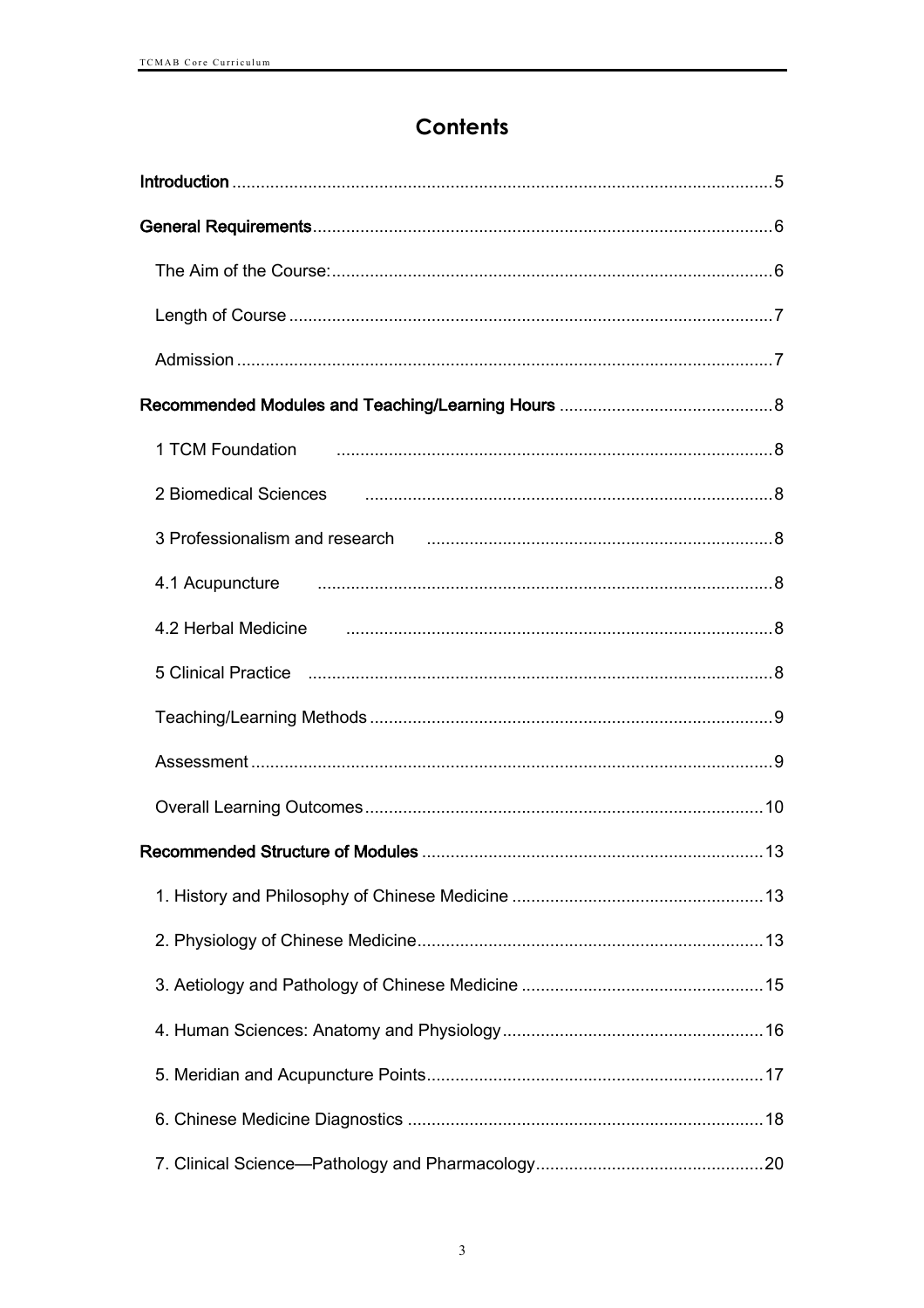| 12. Applied Clinical Science (Diagnostics and Treatment Principles) 26 |  |
|------------------------------------------------------------------------|--|
|                                                                        |  |
|                                                                        |  |
|                                                                        |  |
| 16. Professional Development (business, ethics, relative law)30        |  |
|                                                                        |  |
|                                                                        |  |
|                                                                        |  |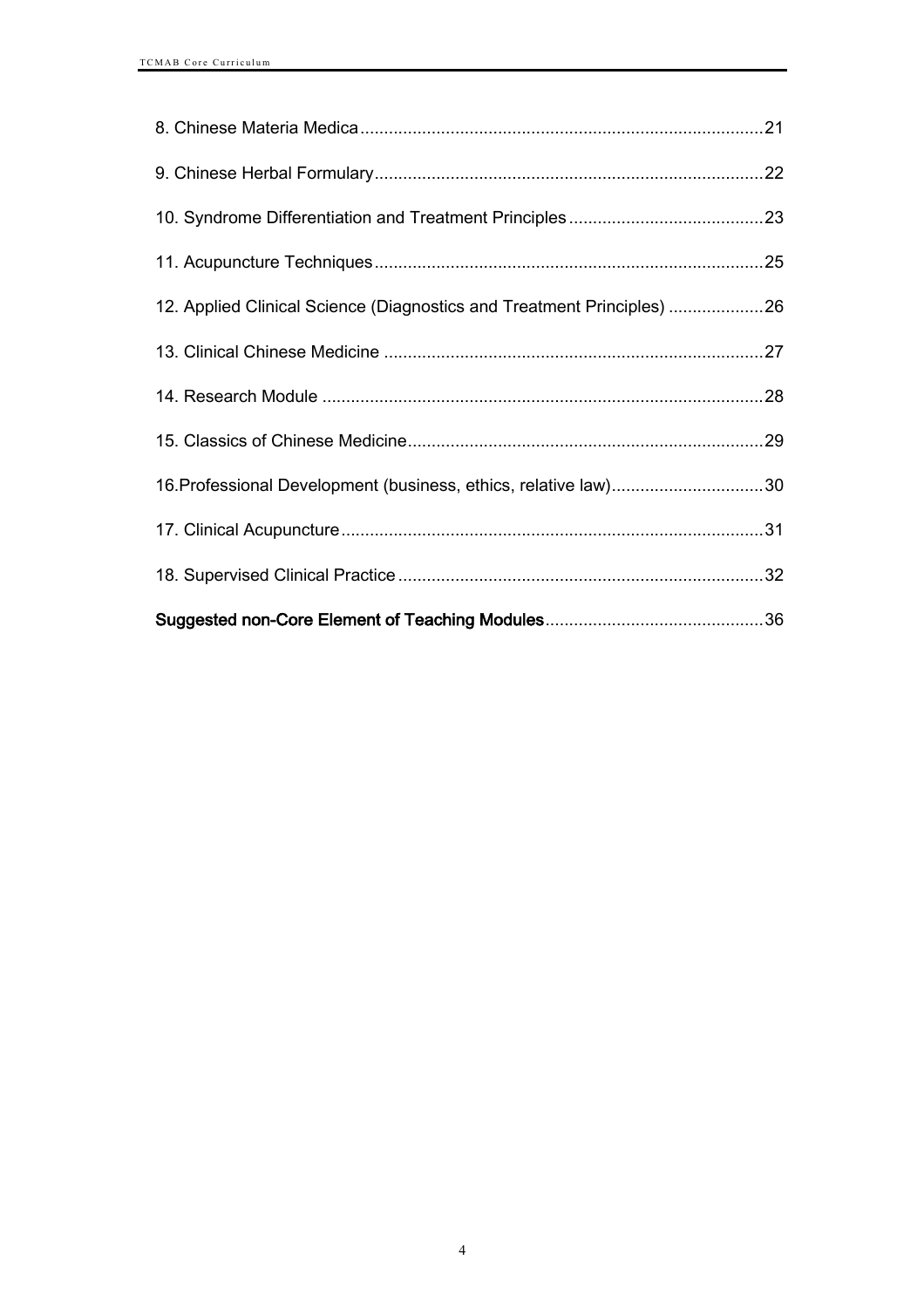# **Introduction**

The Traditional Chinese Medicine Accreditation Board (TCMAB) recommends the following core curriculum as the guideline of minimum requirements for Traditional Chinese Medicine (TCM) courses. The TCM courses consist of Chinese herbal medicine and acupuncture, or a single part of either, at professional licentiate level. The core curriculum can be used by institutions that:

- <sup>q</sup> Intend to set up a course of Chinese Medicine;
- <sup>q</sup> Are currently running a course of Chinese medicine and seeking accreditation for the purpose of registering graduates with a professional governing body.

Considering the nature and diversity of the range of TCM studies and the demand on quality from the profession, the minimum requirement of accredited courses must be of a bachelor degree level or its equivalent, which is defined by QAA at level 6.

This document has been produced and revised after lengthy consultation and feedback from Chinese medicine practitioners, teaching institutions, researchers, medical practitioners, patients, and relevant professional bodies. The current Core Curriculum framework is a unique development arising from years practice of accreditation and teaching/learning practice under the previous edition of the core curriculum, which itself was based on the essence of core curricula obtained from worldwide sources. It is, therefore, a core curriculum that ensures licentiate standard of education in Chinese medicine at an internationally recognised level. It also reflects the demand for qualified Chinese medicine practitioners within the UK. Feedback that the TCMAB has received shows great confidence in the standard set.

5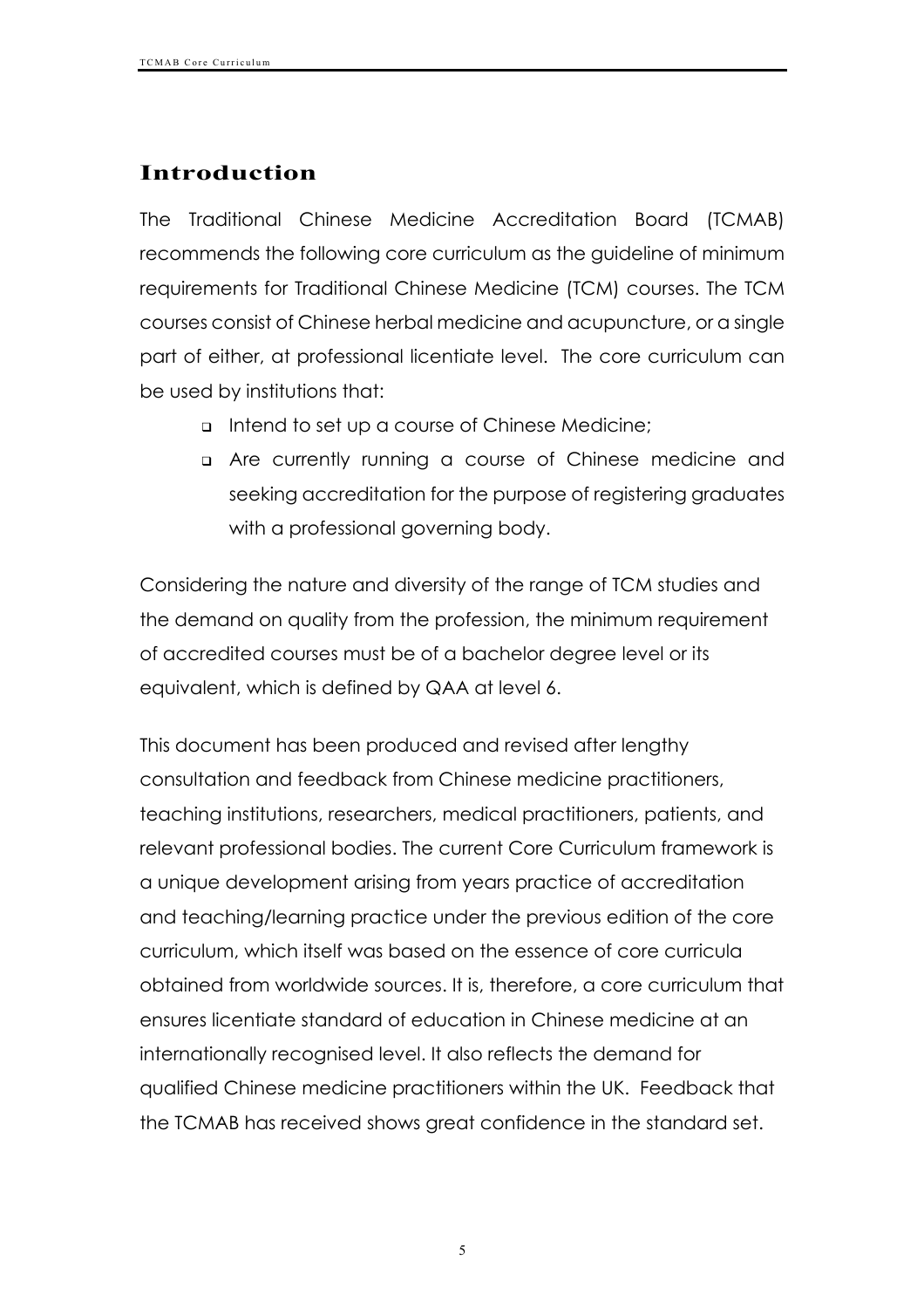This curriculum emphasises the value of traditional, theoretical and diagnostic approaches of Chinese medicine. Practitioners must be able to master integrated therapeutic solutions to common clinical conditions. They must demonstrate proficiency in both professional practice and ethical standards, and place the safety of their patients and the general public at the paramount level.

As programmes of education should be flexible to accommodate students from various backgrounds and with different needs, the curriculum is suitably versatile. It has the scope to provide tailored alternatives, for instance, fewer modules taking less time than those designed for Chinese herbalists and acupuncturists. It also contains the fundamental requirements needed to assure the successful delivery of a core curriculum.

# **General Requirements**

# **The Aim of the Course**

The predominant aim of education in Chinese medicine is to produce professional Chinese medicine practitioners, including traditional Chinese acupuncturists and herbalists, with the confidence and competence of independent practice. Graduates from accredited courses should possess sufficient knowledge of Chinese medicine and western medicine relevant to their professional practice. The graduates should have reached the general requirements of ethics and safety standards set by healthcare professionals. The course should be clinically centred and research informed. The evidence based practice and postregistration continuous professional development (CPD) should be facilitated. The synchronized development of both individuality and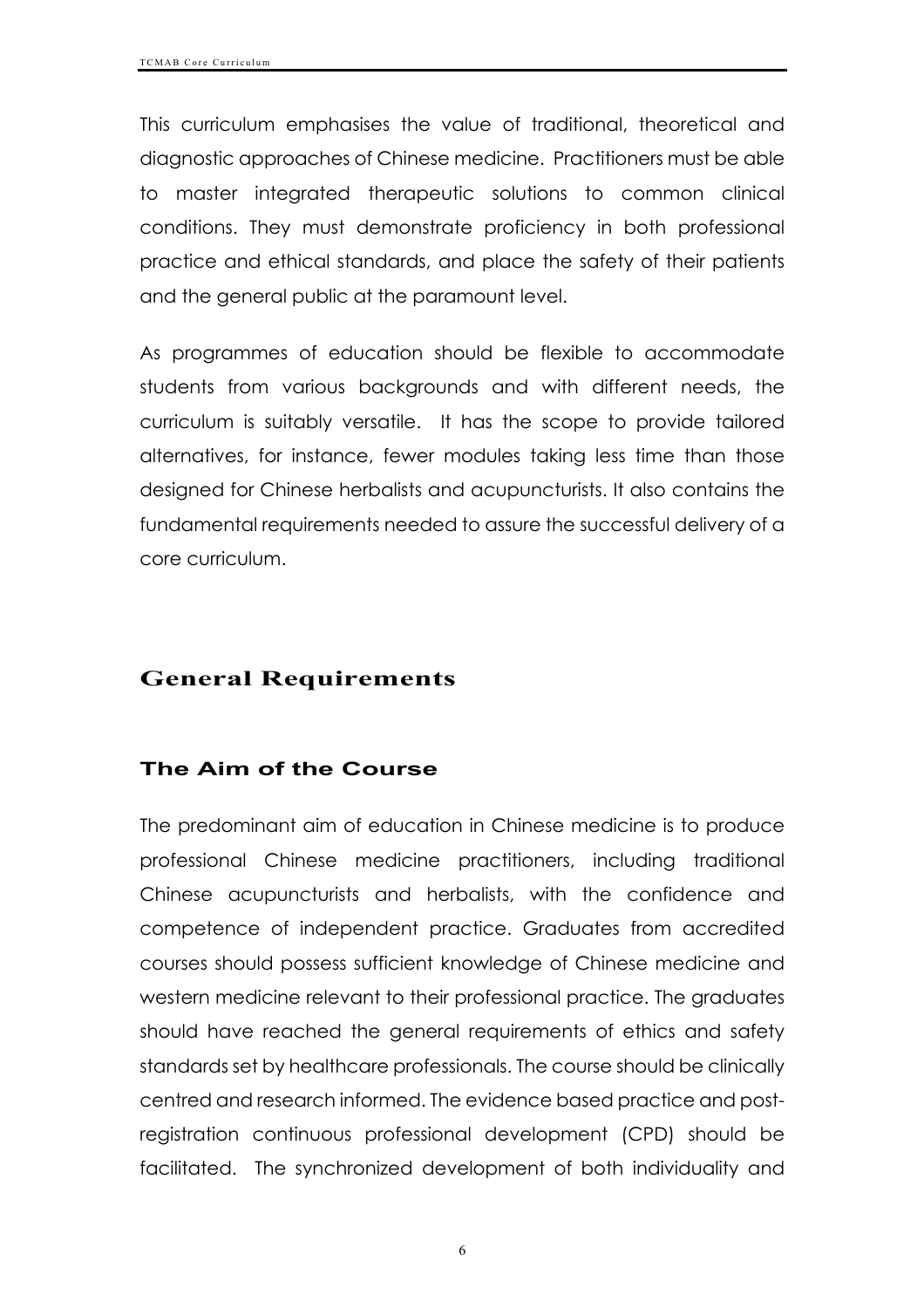knowledge should be emphasised. The traditional merits of Chinese medicine, such as caring, responsibility and dedication plus the modern qualities of humanity, confidentiality and respect, should be addressed throughout the whole course.

# **Length of Course**

Based on the structure and demands of the Core Curriculum and the traditional arrangement of academic semesters in a higher educational setting, the course should be normally at least three years of full time study**.**

The length of part-time courses should be at least 5 years in order to provide the same teaching hours. Correspondence courses are not recommended.

The total teaching/learning requirement is 4200 hours. The theoretical teaching hours may comprise of contact lectures, group discussions, laboratory demonstrations and a variety of structured learning.

With regards to courses focused on Acupuncture only, the total teaching/learning time should be normally at least 3000 hours, and for herbal medicine only, the total hours should be normally 3200 hours at least, with no less than two and half years in length.

# **Admission**

The entry requirement of the programmes is in line with other higher education health profession courses. Two 'A' levels or equivalent and, at least, one GCSE, or above, in biology is preferred. English and mathematics must be at grade "C" or equivalent at GCSE level. For candidates whose first language is not English, the English should reach a level of 6.5 in IELTS or its equivalent. All candidates should demonstrate

7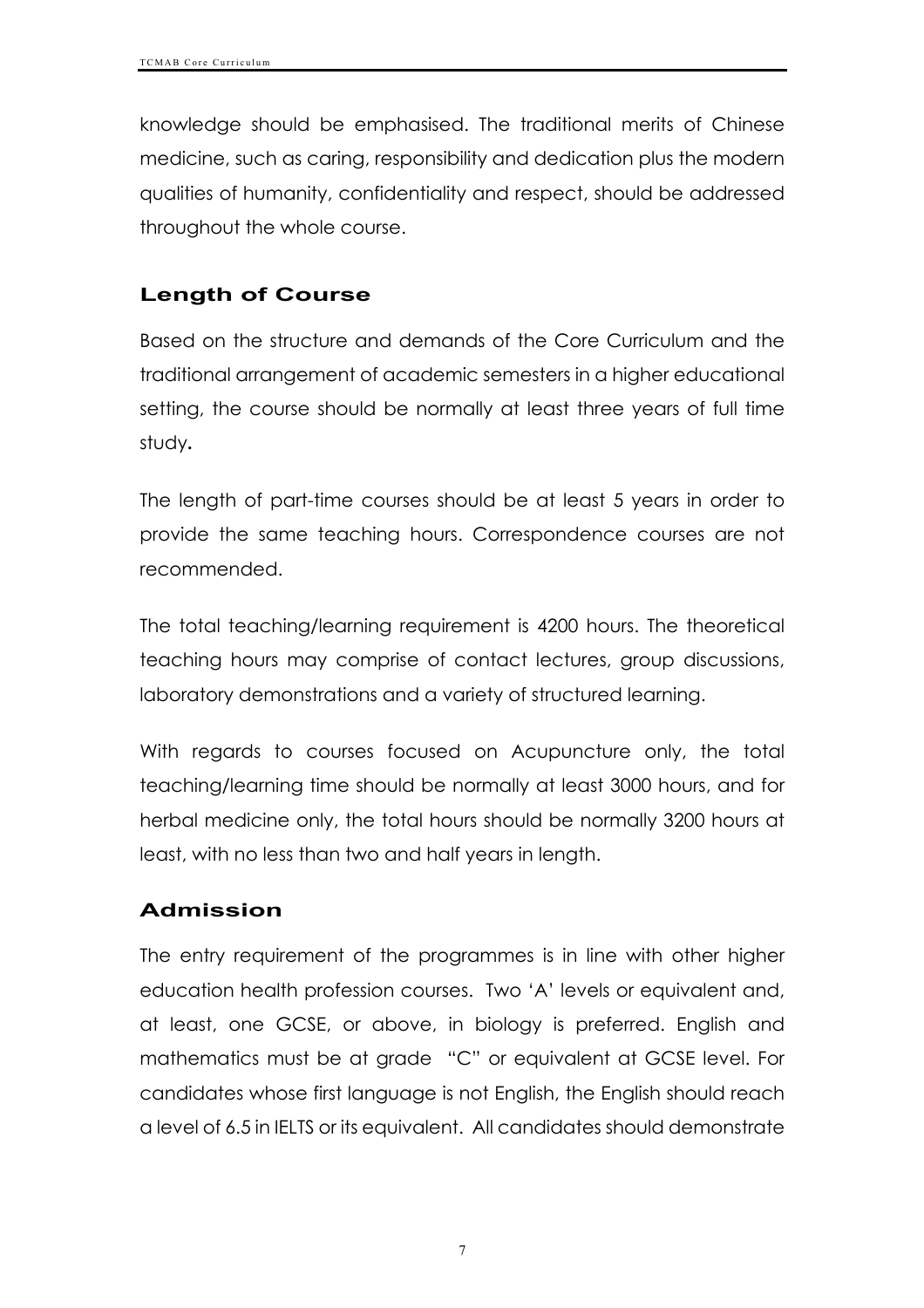their suitability in terms of criminal records and professional fitness to practice policy.

# **Recommended Modules and Teaching Learning Hours**

| <b>1 TCM Foundation</b><br>History and Philosophy of Chinese Medicine<br>Physiology of Chinese Medicine<br>Aetiology and Pathology of Chinese Medicine<br>$\bullet$<br>Diagnostics of Chinese Medicine<br>Syndrome Differentiation and Treatment Principles<br><b>Classics of Chinese Medicine</b><br>$\bullet$ | 800       | 50<br>100<br>100<br>220<br>230<br>100 |
|-----------------------------------------------------------------------------------------------------------------------------------------------------------------------------------------------------------------------------------------------------------------------------------------------------------------|-----------|---------------------------------------|
| <b>2 Biomedical Sciences</b><br>Human Sciences – Anatomy and Physiology and Nutrition<br>Clinical Science: Pathology and Pharmacology<br>$\bullet$<br>Diagnostics and Treatment Principles                                                                                                                      | 600       | 220<br>180<br>200                     |
| <b>3 Professionalism and research</b><br>Research<br>$\bullet$<br>Professional Development                                                                                                                                                                                                                      | 400       | 220<br>180                            |
| <b>4.1 Acupuncture</b><br>Meridian Theory and Acupuncture Points<br>Acupuncture Techniques<br><b>Clinical Acupuncture</b>                                                                                                                                                                                       | 800       | 250<br>250<br>300                     |
| <b>4.2 Herbal Medicine</b><br>Chinese Materia Medica<br>$\bullet$<br><b>Herbal Formulary</b><br>$\bullet$<br><b>Clinical Chinese Medicine</b><br>$\bullet$                                                                                                                                                      | 900       | 250<br>250<br>400                     |
| <b>5 Clinical Practice</b><br><b>Supervised Clinical Practice - Acupuncture</b><br>$\bullet$<br>Supervised Clinical Practice - Chinese Herbal Medicine<br><b>Supervised Clinical Practice - TCM</b>                                                                                                             | (Various) | 400<br>500<br>700                     |

### **Total Hours required for Acupuncture course 3000**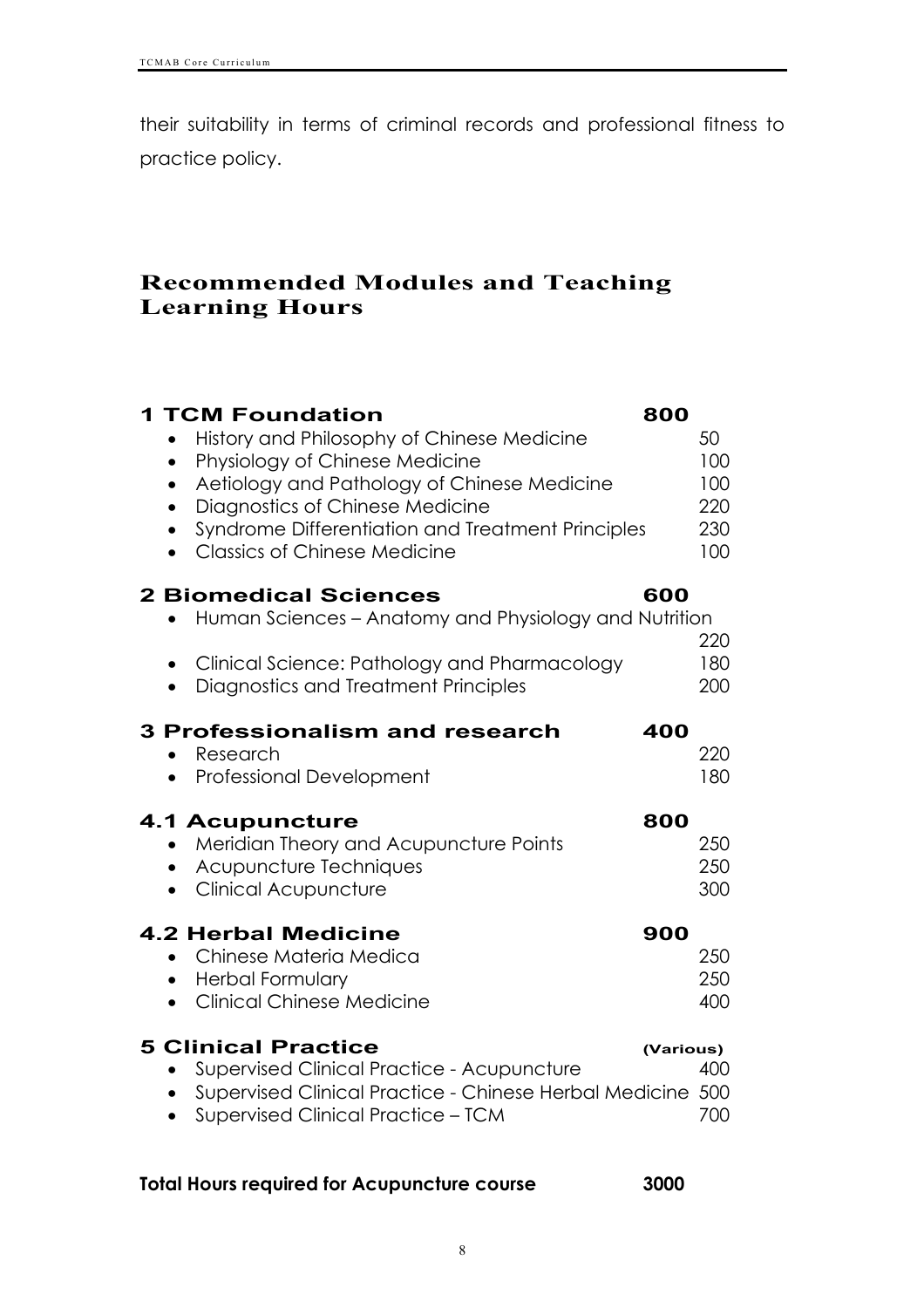| <b>Total Hours for Chinese Herbal Medicine course</b> | 3200 |
|-------------------------------------------------------|------|
| <b>Total Hours for Chinese Medicine course</b>        | 4200 |

# **Teaching/Learning Methods**

Teaching methods should reflect the character of each individual module, which should be inspiring, versatile, encouraging and reflective. Teaching materials employed should reflect the latest developments in Chinese medicine, with special reference to the development within the UK. Diversity and current debates should be reflected in the materials. For all modules, there should be at least two or more key reading materials.

For modules that require laboratory sessions, suitable guidelines or handbooks should be provided prior to the start of the sessions.

# **Assessment**

Assessment principle: An appropriate strategy should be developed to fulfil the purpose of assessment. The assessment should serve three purposes: measuring the achievement of the students, monitoring their development, and grading them.. The emphasis should be placed on helping the students to achieve the learning outcome.

All assessment procedures must be transparent and fair. Students should be fully informed of the assessment schedule in detail in good time. The marking process should be fair, consistent, and distinguishing. Feedback should be constructive, helpful and timely.

In line with teaching contents, a variety of assessment procedures should apply. For all theoretical modules, 50% or more of the final mark or result should be drawn from written tests or experiment reports. Continuous,

9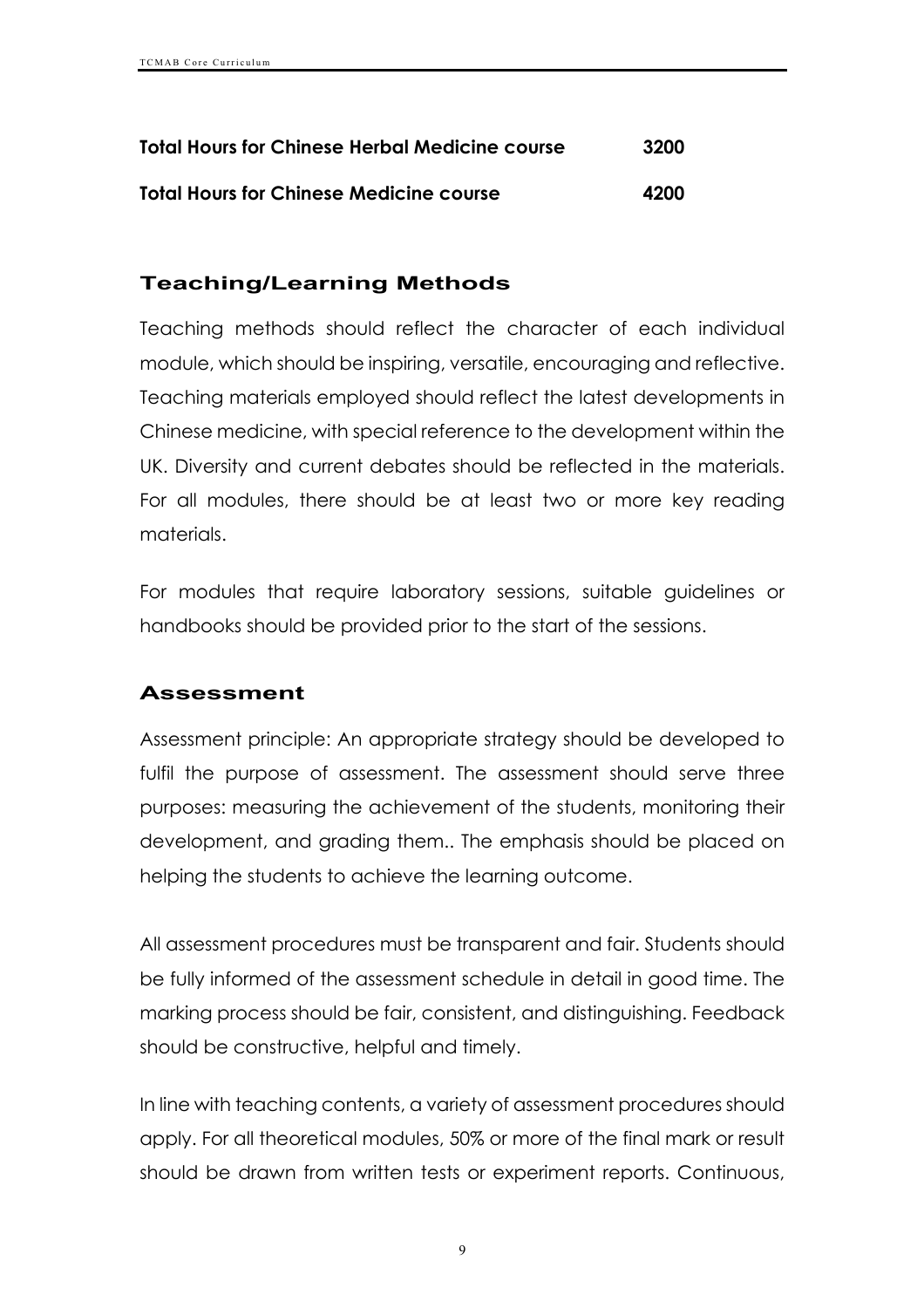progressive assessment of homework, as well as group work, should contribute to the final mark of each module where appropriate.

For every twelve hours of the self-learning element, at least one report or essay should be submitted to reflect the achievement.

In clinical practice, the total clinical hours must be fulfilled according to the requirement set up in this document. Part of the clinical assessment should be made by the supervisor's constant review of the student's report, regularly. A final assessment should be carried out using a randomly chosen, real case assessment. A panel should be responsible for conducting this final assessment.

# **Overall Learning Outcomes**

Upon completion of an accredited educational programme of Chinese medicine, a graduate should meet the following criteria in order to be accepted as a registered Chinese medicine practitioner, Chinese acupuncturist, or Chinese herbalist. He/she should:

- (i) Be capable of taking and interpreting a patient's case history. This should include the presenting and predisposing conditions, past history, current medical diagnosis and drugs regime, social and family history;
- (ii) Be capable of conducting and interpreting the necessary diagnostic procedures including pulse reading, tongue examination and body palpation. The practitioner should have sufficient knowledge of anatomy, physiology, pathology and clinical medicine in order to carry out these procedures safely and interpret them competently;
- (iii) Be capable of making an appropriate disease-diagnosis and syndrome-differentiation diagnosis based upon Chinese medical concepts;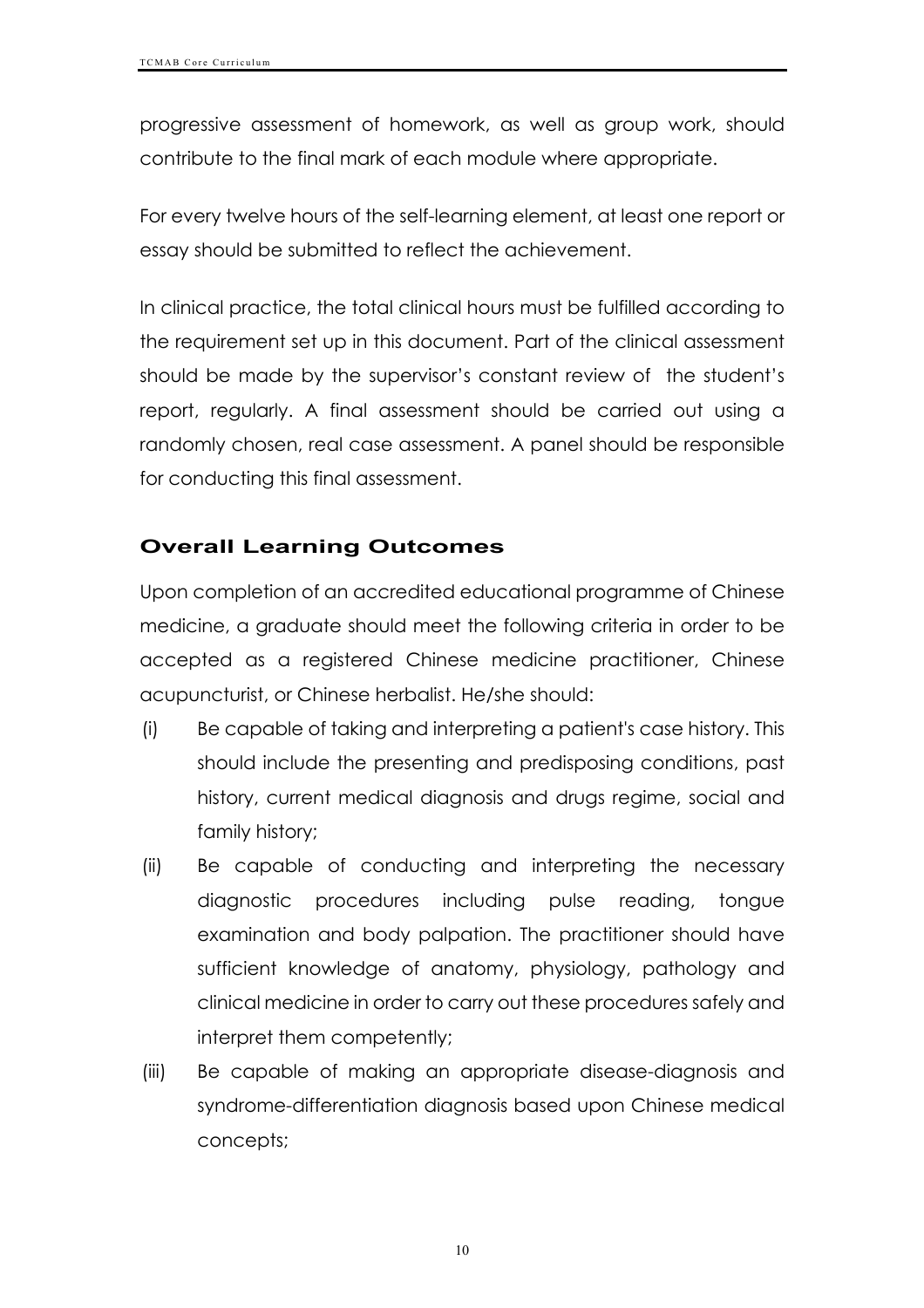- (iv) Be aware of the limit of competence. In the context of medical science, the practitioner should be able to recognise clinical situations where it would not be adequate to use only Chinese medicine methods. In this situation, the practitioner should be able to provide suitable suggestions to assist the patient in seeking appropriate medical care;
- (v) Be capable of making a treatment plan including the treatment principles, methods and therapeutic choice;
- (vi) Where applicable, have appropriate practical skills to perform acupuncture treatment, and prescribe and dispense Chinese herbal medicine safely and legally. Be capable of dealing with unexpected incidents;
- (vii) Be capable of communicating to patients in a clear and professional manner; to facilitate the patients understanding of the disease, treatment plan and prognosis while being cognisant of the patient's own needs;
- (viii) Based on knowledge of Chinese medicine, be able to provide lifestyle advice;
- (ix) Be able to monitor the patient's progress and reaction to the treatment and, if necessary, re-evaluate the diagnosis and treatment plan;
- (x) Be able to systematically and accurately record all relevant information and details obtained. This should include a detailed treatment plan at every session. Be able to maintain and store these records for future reference in compliance with relevant legal requirements;
- (xi) Be able to evaluate any ethical considerations which might affect the practitioner-patient relationship regarding age, gender, race, confidentiality and financial position. Be aware of the possible need to seek help from other professional bodies or other related sources;

11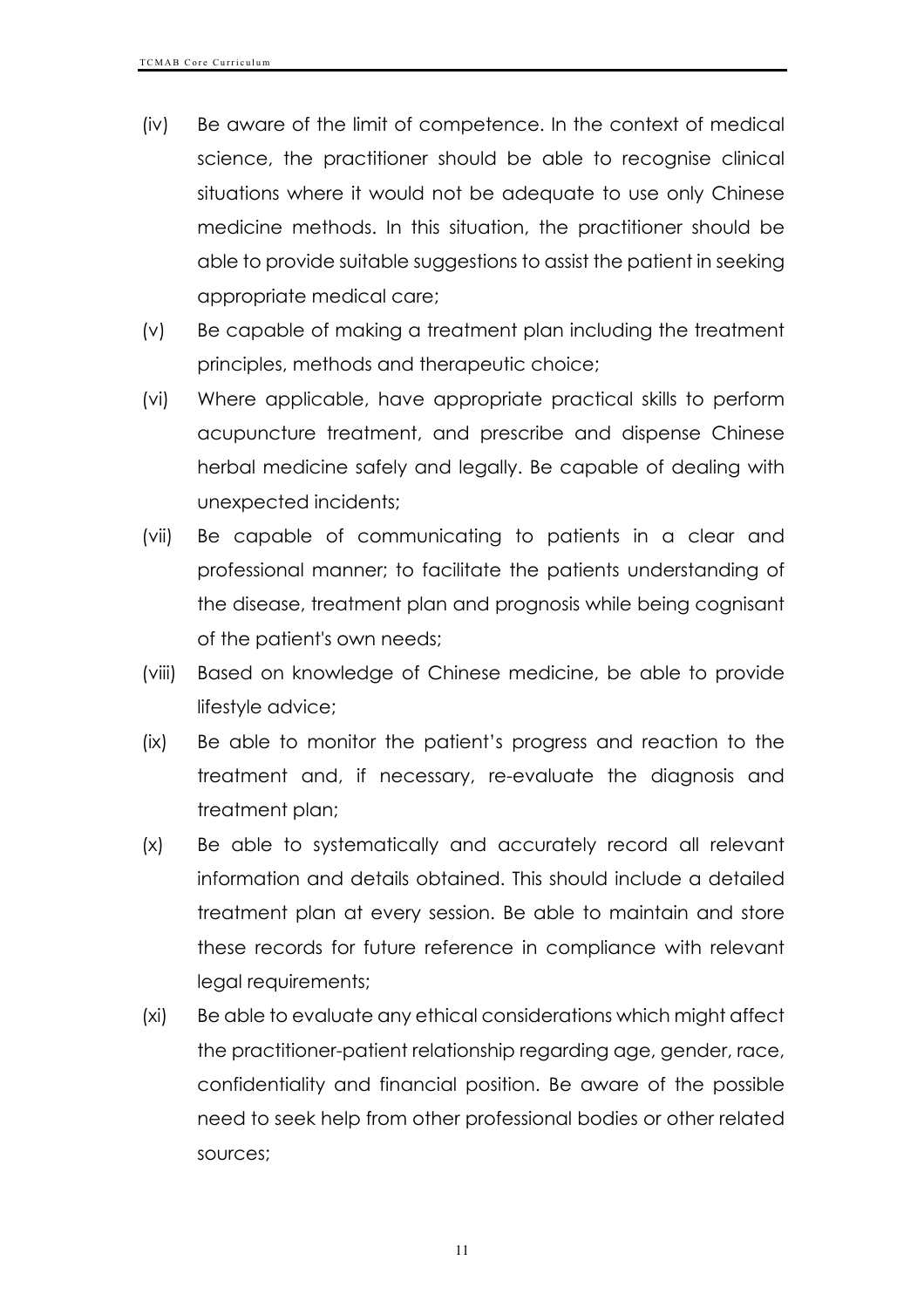- (xii) Be fully conversant with all the contraindications of acupuncture and herbal medicines. Be aware of the rare, but potentially serious adverse effects of using herbal medicines (Chinese acupuncturists excluded). Be familiar with the signs and symptoms of common adverse effects. Be familiar with the Yellow Card system for reporting possible sides effect of herbal medicine, where applicable;
- (xiii) Comply with the professional code of ethics and practice and keep abreast of events by continuing to attend programmes of professional development. Be familiar with CPD requirements of professional bodies and any future regulator;
- (xiv) Be committed to promote Chinese medicine in healthcare; be aware of the regulations in advertising related to healthcare and Chinese medicine.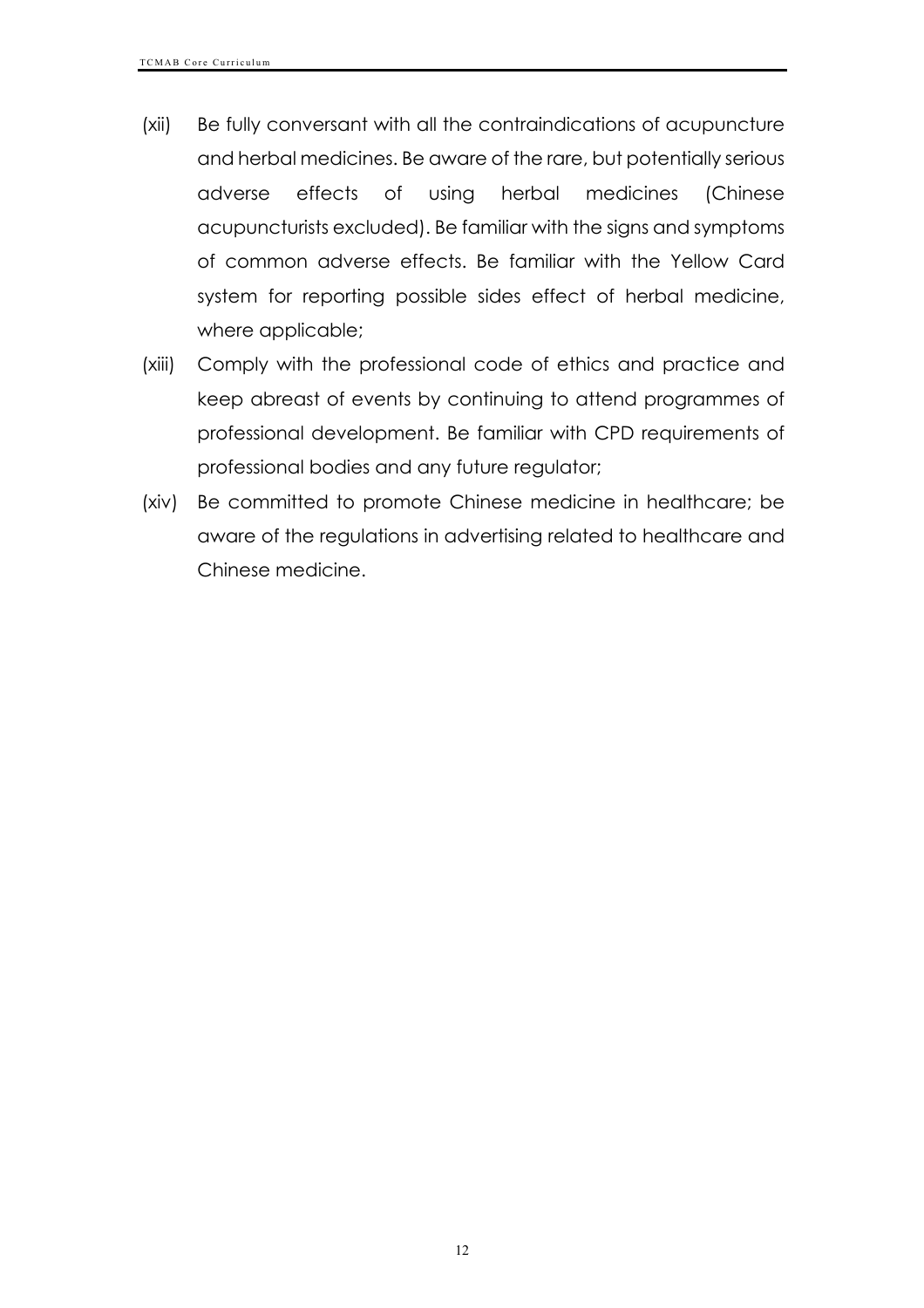# **Recommended Structure of Modules**

# **1. History and Philosophy of Chinese Medicine**

#### *Minimum hours: 50*

#### *Outcomes:*

On completion of this module, the student should be able to understand:

- a. the cultural roots of Chinese medicine
- b. the philosophic foundation of Chinese medicine
- c. the general view of health and life in Chinese medicine

### *Syllabus Content:*

- a. Major stages and schools in the ancient development of Chinese medicine
- b. Modern development of Chinese medicine
- c. Yin and Yang theory
- d. Five elements theory
- e. Qi theory concept of Qi, origin of Qi, Yuan-Qi, the origin of the world
- f. Syndrome pattern differentiation: the unique system for recognising diseases
- g. Holism: human-heaven relationship, the unity of spirit and body, the unity of internal and external

# *Teaching method*

Lectures, group discussion, group work, student-led seminars

# **2. Physiology of Chinese Medicine**

#### *Minimum hours: 100*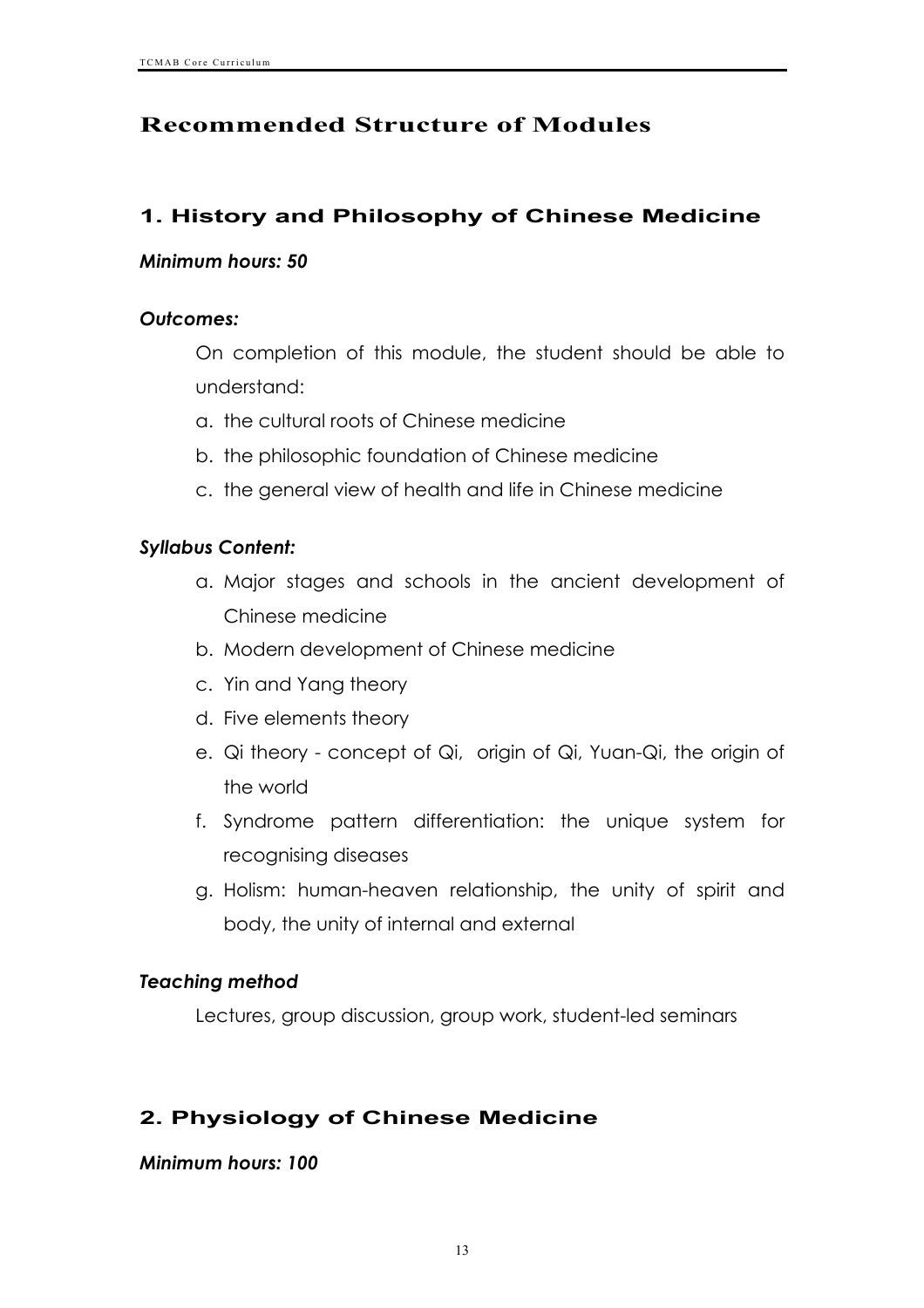#### *Outcomes:*

On completion of this module, the student should be able to master

- a. the vital materials in the body
- b. the functions of internal organs in Chinese medicine
- c. the functions and structure of the meridian system

### *Syllabus Content:*

- a. Vital materials of human body:
	- Qi: Primary Qi (yuan Qi), defensive Qi, Ying Qi, Pectoral Qi

(zong Qi)

Blood

Body fluid

Yang-Qi and Yin-Qi

Essence

Relations between Qi and blood

- b. Viscera:
	- Zang viscera—heart, lungs, spleen, liver, kidney

Fu viscera—Stomach, small intestine, large intestine,

gallbladder, urinary bladder, San-jiao

Extra viscera

c. External organs:

Skin, vessels, tendons, bone, flesh, muscles Orifices—eyes, ears, nose, mouth, throat, anus, uterus, and

genitals

d. Meridian system:

Twelve regular meridians

Eight extra meridians

e. Life activities:

Vitality (shen)

Breath, sleep, food digestion, fluid distribution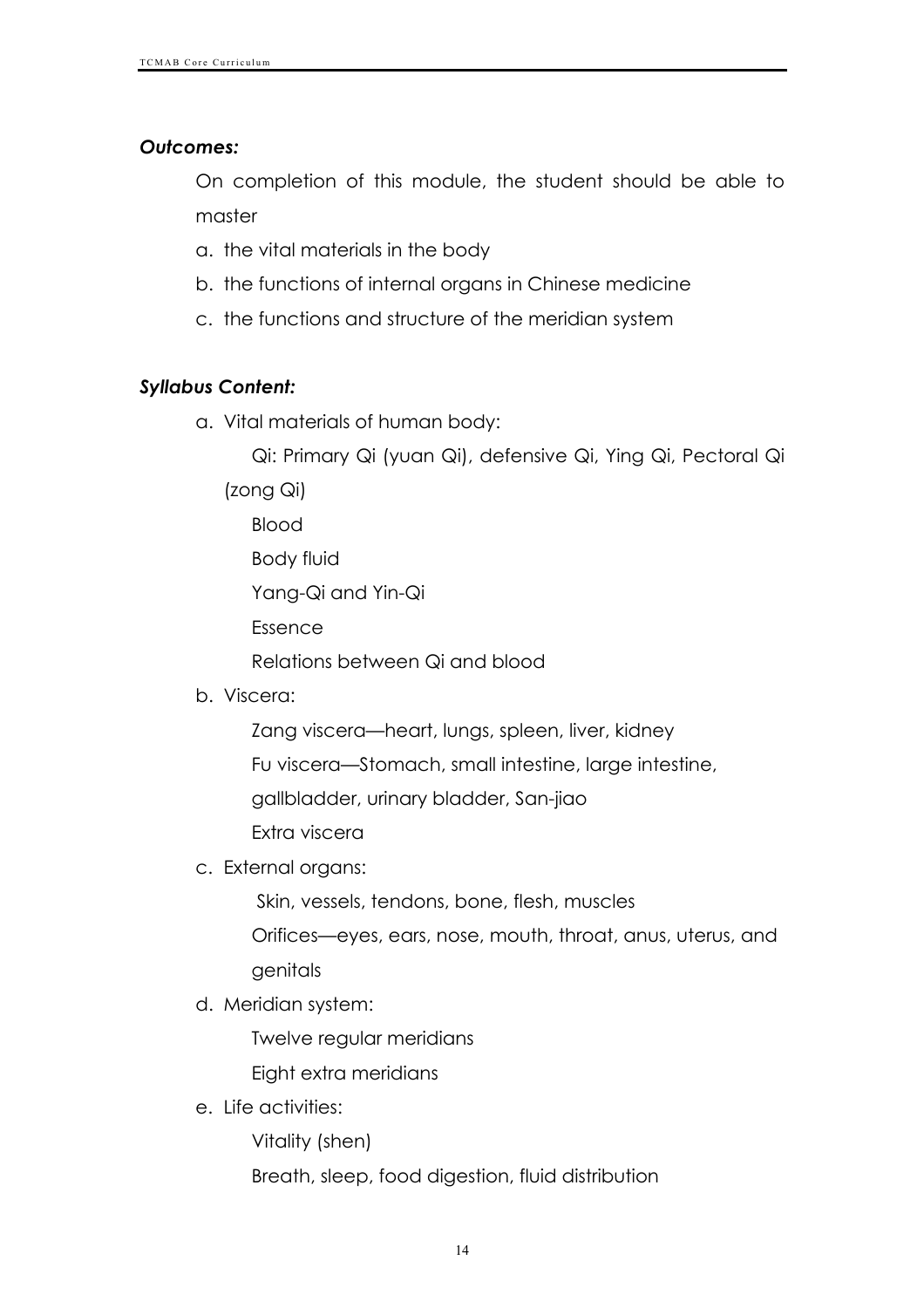f. Life cycle:

Tian-gui

Male cycle

Female cycle

#### *Teaching method*

Lectures, group discussion, group work, student-led seminars

# **3. Aetiology and Pathology of Chinese Medicine**

#### *Minimum hours: 100*

#### *Outcomes:*

On completion of this module, the student should be able understand:

- a. Causes of disease in different categories
- b. Pathogenic mechanism in Chinese medicine
- c. Basic pathology in Chinese medicine

#### *Syllabus Content:*

- a. Aetiology:
	- Exogenous factors:

Six climatic factors—wind, cold, summer-heat, dampness,

dryness, fire

Epidemic factors

Endogenous factors: seven emotions

Other factors:

- Dietary factors
- Exertion and stalling
- Sexual factor
- Physical injury
- Biological attack insect, parasite, animal bite, etc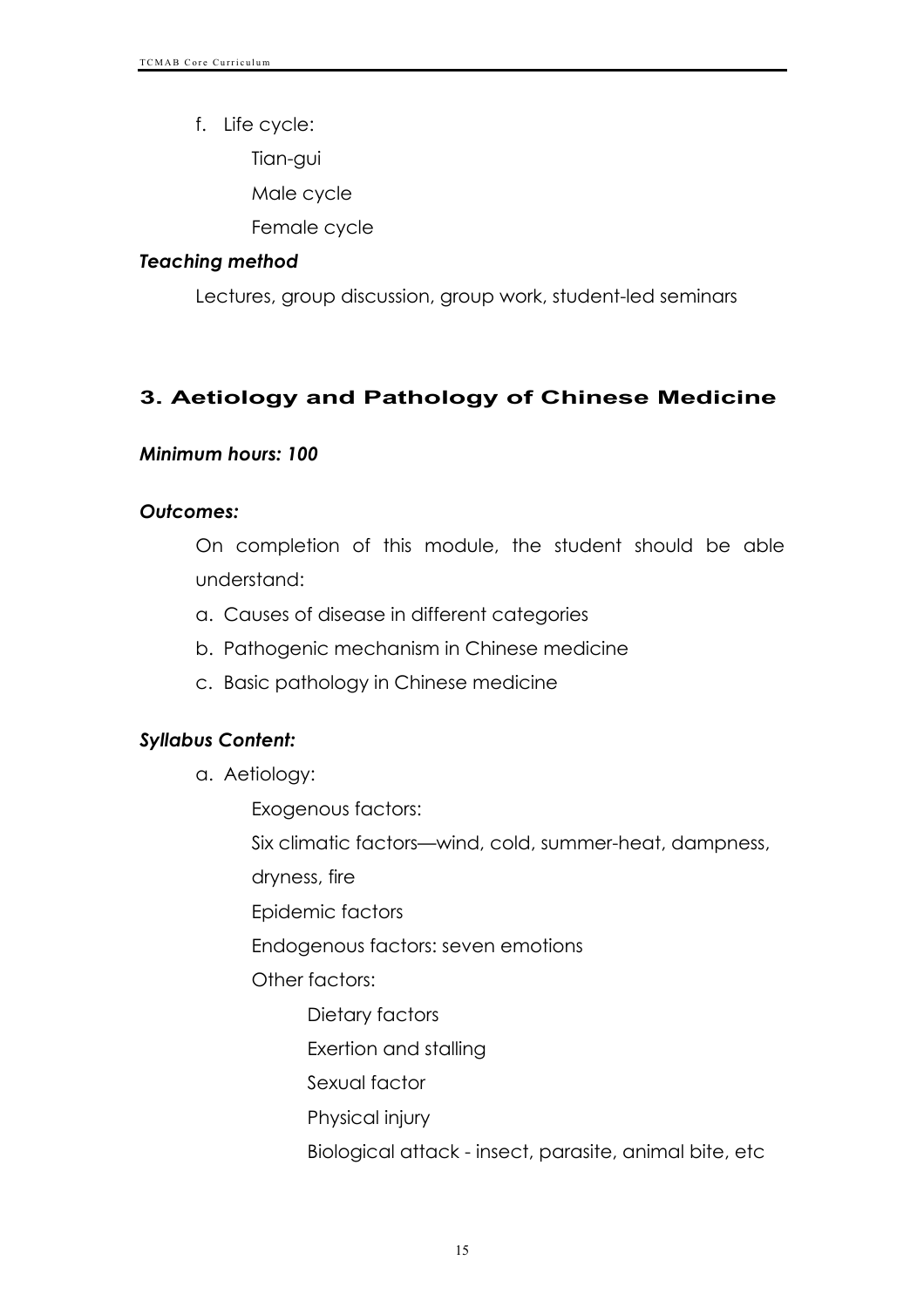b. Pathogenic mechanism:

Genuine Qi and pathogenic Qi Overwhelming of pathogenic Qi Depletion of genuine Qi inviting attack Pathogenic Qi taking advantage of weak Qi Latent pathogens Chronic combat between genuine Qi and pathogenic Qi

c. Pathology:

Imbalance of Yin and Yang

Impairing of Qi or/blood

Impairing of visceral function

d. Death:

Separation of Yin and Yang

# *Teaching method*

Lectures, group discussion, group work, student-led seminars

# **4. Human Sciences: Anatomy and Physiology**

#### *Minimum hours: 220*

#### *Outcomes:*

On completion of this module, the student will be able to:

- a. Understand the structure of human body clearly
- b. Know basic cytology
- c. Know tissues and their functions
- d. Understand systemic functions
- e. Understand the biochemistry base for nutrition theory

# *Syllabus Content:*

a. Gross Anatomy: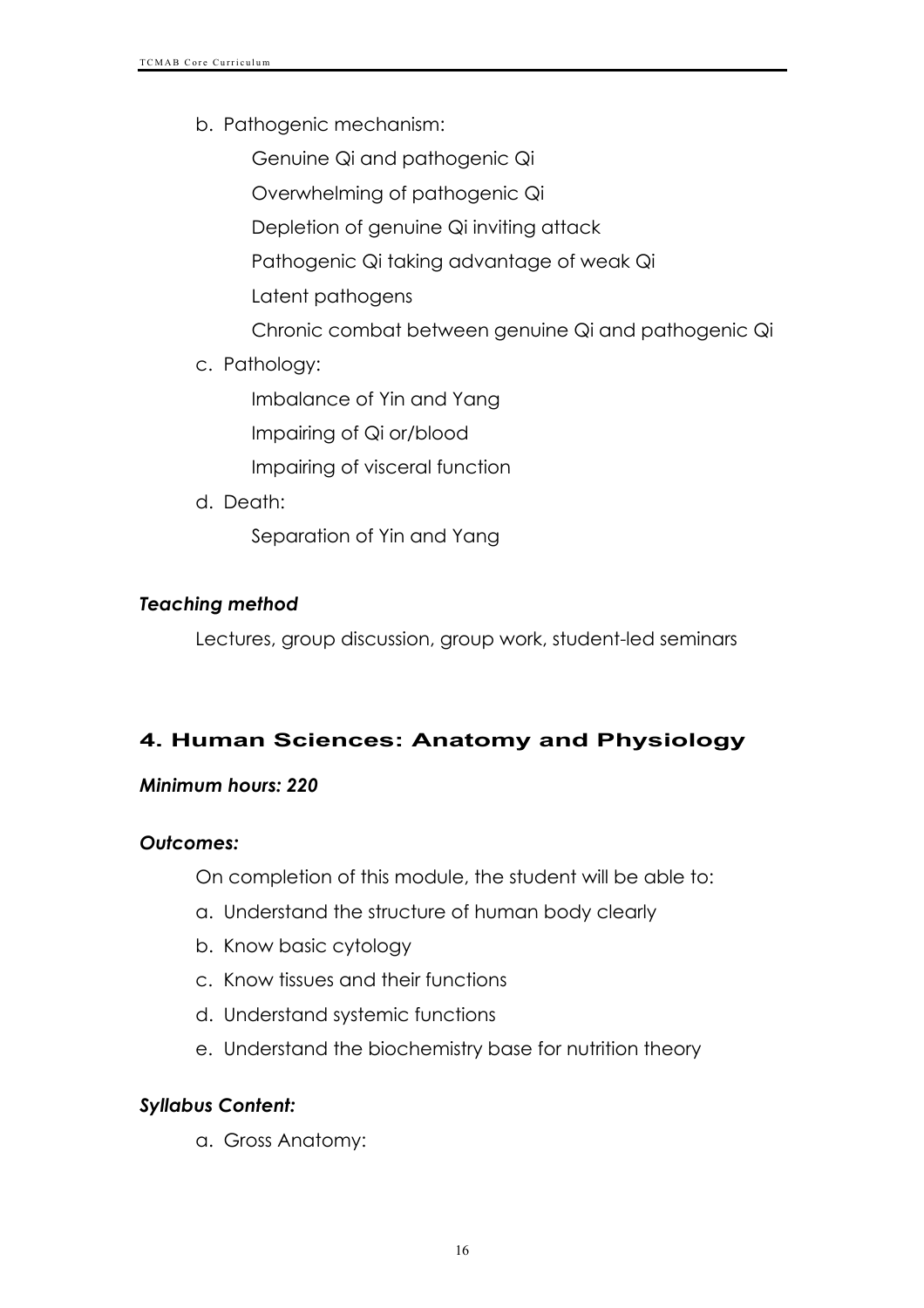Skeletal, muscular, cardiovascular, respiratory, gastrointestinal, urinary, reproductive, endocrinal, neurological and immune systems

b. Cytology:

Structure and function of cells and their components Replication of cells

c. Histology:

Structure and function of tissues: epithelium, connective tissues and membranes

d. Physiology:

Circulation, respiration, digestion, neurohumoral regulation, and immunity

Growth, development and reproduction

e. Biochemistry and nutrition

Proteins, carbohydrates, lipids, vitamins, , minerals and fibre

#### *Teaching method*

Lectures, group discussion, group work, student-led seminars, laboratory session

# **5. Meridian and Acupuncture Points**

#### *Minimum hours: 250*

#### *Outcomes:*

On completion of this module, the student will be able to understand:

- a. The meridian system and its circulation, distribution and nomenclature
- b. The structure of 12 regular meridians and Ren and Du channels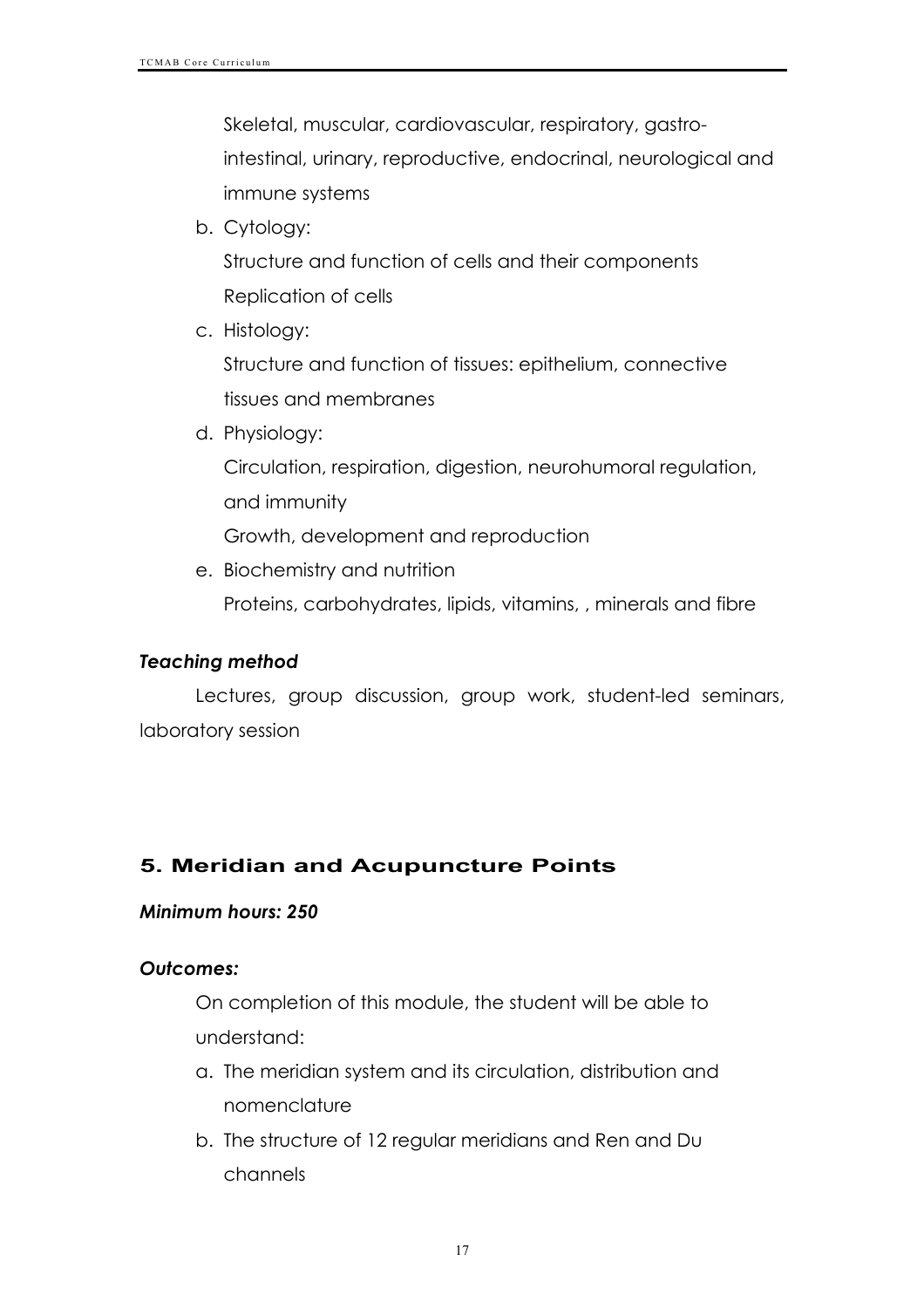- c. Master common points on the above 14 meridians by location and action
- d. Special point categories
- e. Common extra points

### *Syllabus Content:*

- a. Meridian system
- b. Twelve regular meridians the structure and functions
- c. Eight extra meridians
- d. Major acupuncture points on 14 meridians (around 180 on 12 regular meridians, Du Meridian and Ren Meridian) Location and action of the major points, contra-indications of the points
- e. Special points: Five–shu points; Eight converging points; Eight confluent points Back-shu points; Front-mu points
- f. Commonly used extra-points: location and action
- g. Ear-acupuncture points: Chinese system

# *Teaching method*

Lectures, group discussion, group work, student-led seminars, laboratory sessions, group practical session (point-location), and clinical observation.

# **6. Chinese Medicine Diagnostics**

#### *Minimum hours: 220*

#### *Outcomes:*

On completion of this module, the student will be able to

- a. Understand the principles guiding the diagnosis processes
- b. Apply tongue-observation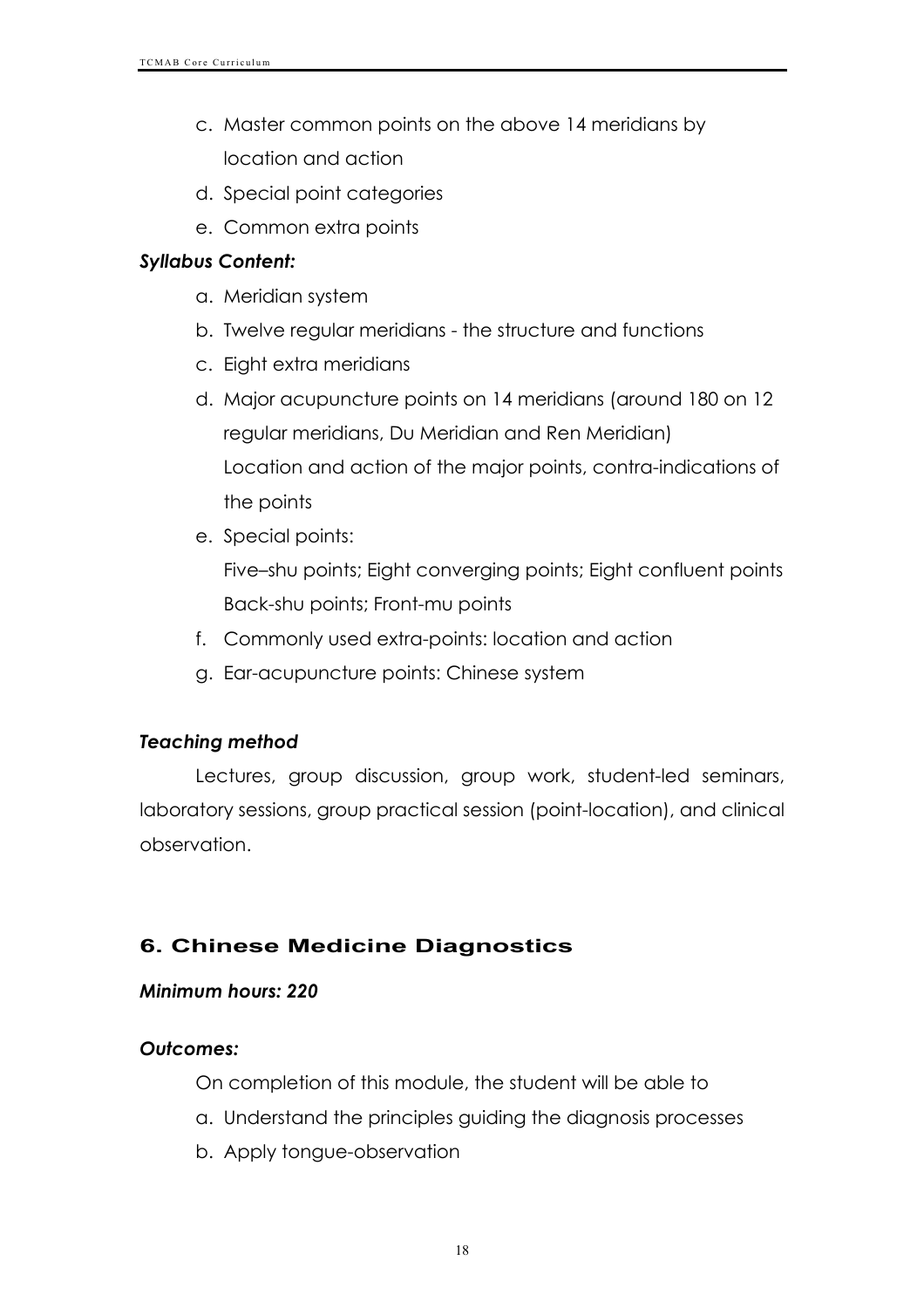- c. Apply pulse-taking
- d. Discuss the method of enquiring into common symptoms
- e. Discuss the clinical implication of the common symptoms

### *Syllabus Content:*

- a. General principles guiding the diagnosis
- b. Observation:

Vitality, Colour, Shape, and movement

Face, body, movement

Tongue observation

c. Interrogation/questioning:

Chief complaint

General information/systematic questioning

Past medical history and western medicine diagnosis

Present medication

d. Palpation

Touching—temperature, moisture, sensation

- Abdominal palpation
- Pulse taking

Point palpation

- e. Smelling and listening
- f. Case record
- g. Understanding bio-medical findings
- h. Red flags recognizing symptoms requiring referrals cancer, contagious disease, serious conditions

# *Teaching method*

Lectures, group discussion, group work, student-led seminars, group practical sessions, and clinical observation.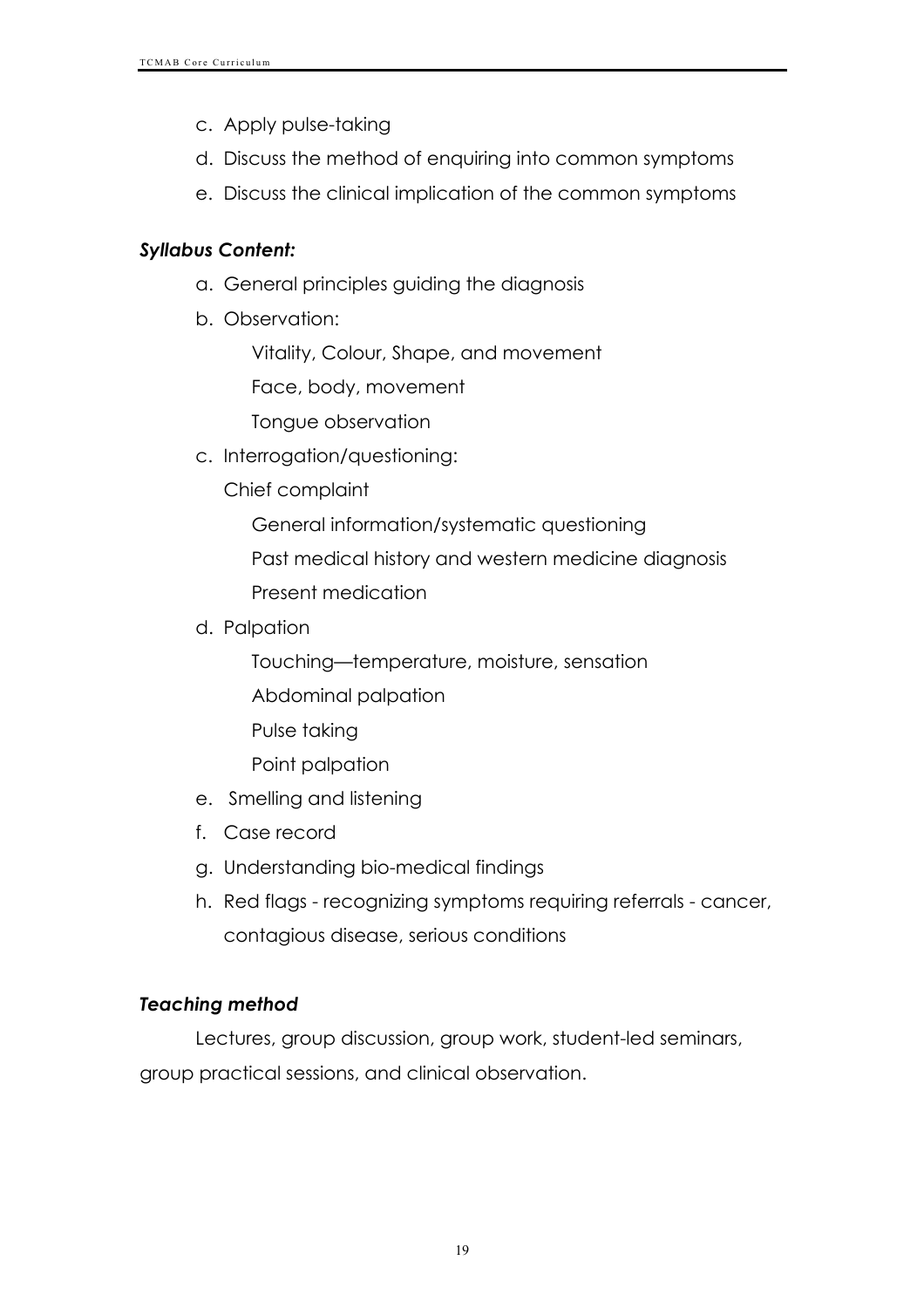# **7. Clinical Science—Pathology and Pharmacology**

#### *Minimum hours: 180*

#### *Outcomes:*

On completion of this module, the student will be able to

- a. Discuss pathogenic factors
- b. Describe basic biochemical-physiological parameters underlying the human response to diseases
- c. Understand common pathological process
- d. Understand basic drug actions
- e. Differentiate pharmacokinetics and pharmacodynamics

### *Syllabus Content:*

- a. Aetiology
- b. Biomedical disease concept, and biomedicalpharmacological parameters associated with them as well as to link disease patterns
- c. Local and general response: inflammation, shock, fever, stress
- d. Disturbance of immune function, autoimmune and immune dysfunctions
- e. Cancers
- f. Genetic disorders
- g. Degenerative disorders (including aging related disorders)
- h. Infections
- i. Principles of drug actions
- j. Principles of pharmacokinetics and pharmacodynamics
- k. Commonly prescribed medicines

#### *Teaching method*

Lectures, group discussion, group work, student-led seminars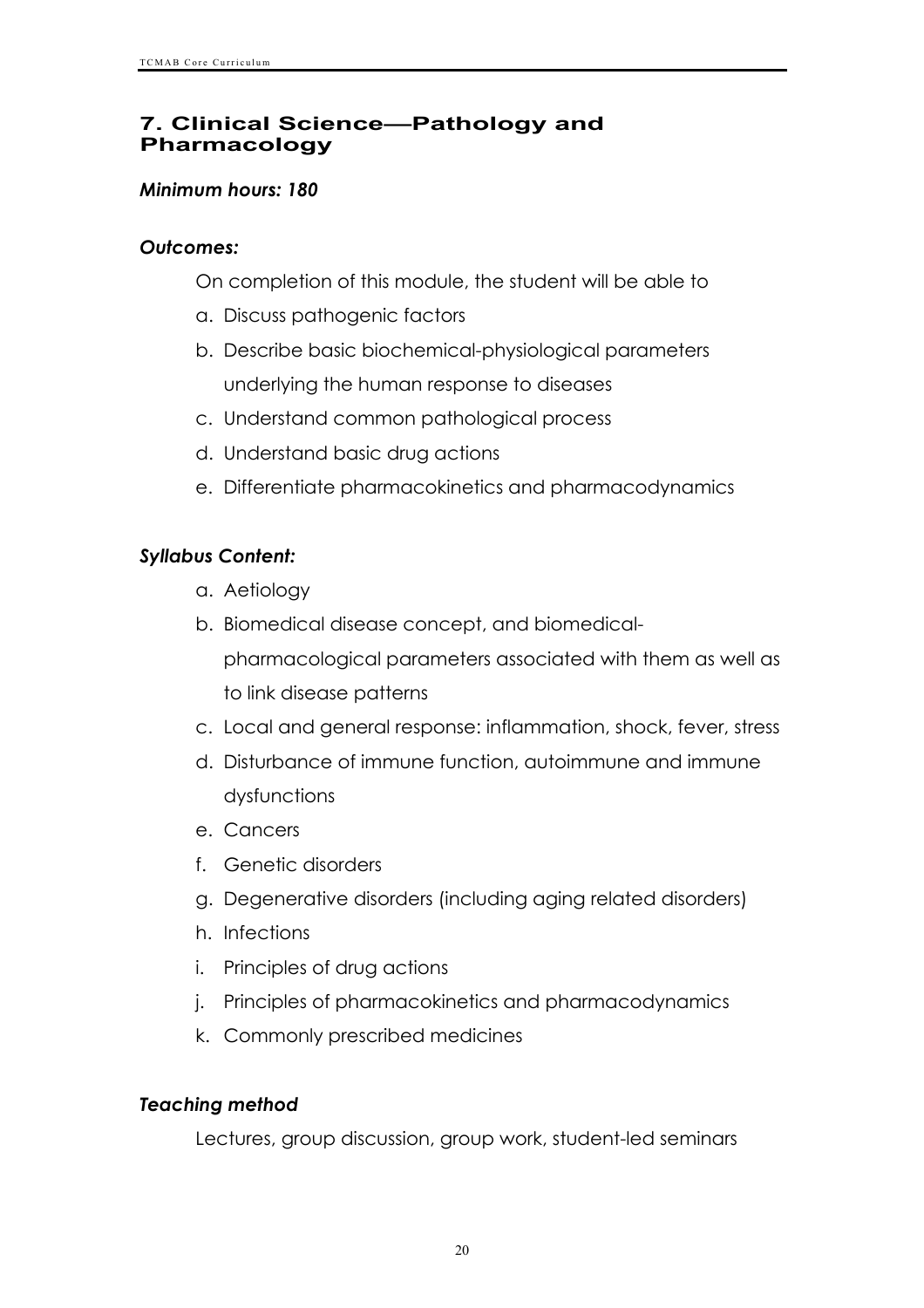# **8. Chinese Materia Medica**

#### *Minimum hours: 250*

#### *Outcomes:*

- On completion of this module, the student will be able to:
- a. Understand the nature and property of herbs
- b. Apply 150 important herbs in practice
- c. Be aware of banned and restricted herbs

# *Syllabus Content:*

- a. General knowledge of Chinese herbal medicine
- b. Nature and property of Chinese herbs

Four Qi, Five flavours, Ascending and descending, sinking and floating,

Meridian orientation

- c. Combination of herbs
- d. Dosage
- e. Identification and storage
- f. Primary preparation of herbs
- g. Common Herbs for
	- o Relieving the exterior
	- o Clearing heat
	- o Purgatives
	- o Clearing dampness (resolving and draining dampness)
	- o Expelling wind and dampness
	- o Resolving phlegm and soothing coughs and asthma
	- o Regulating Qi
	- o Invigorating blood
	- o Stopping bleeding
	- o Warming the interior
	- o Tonifying Qi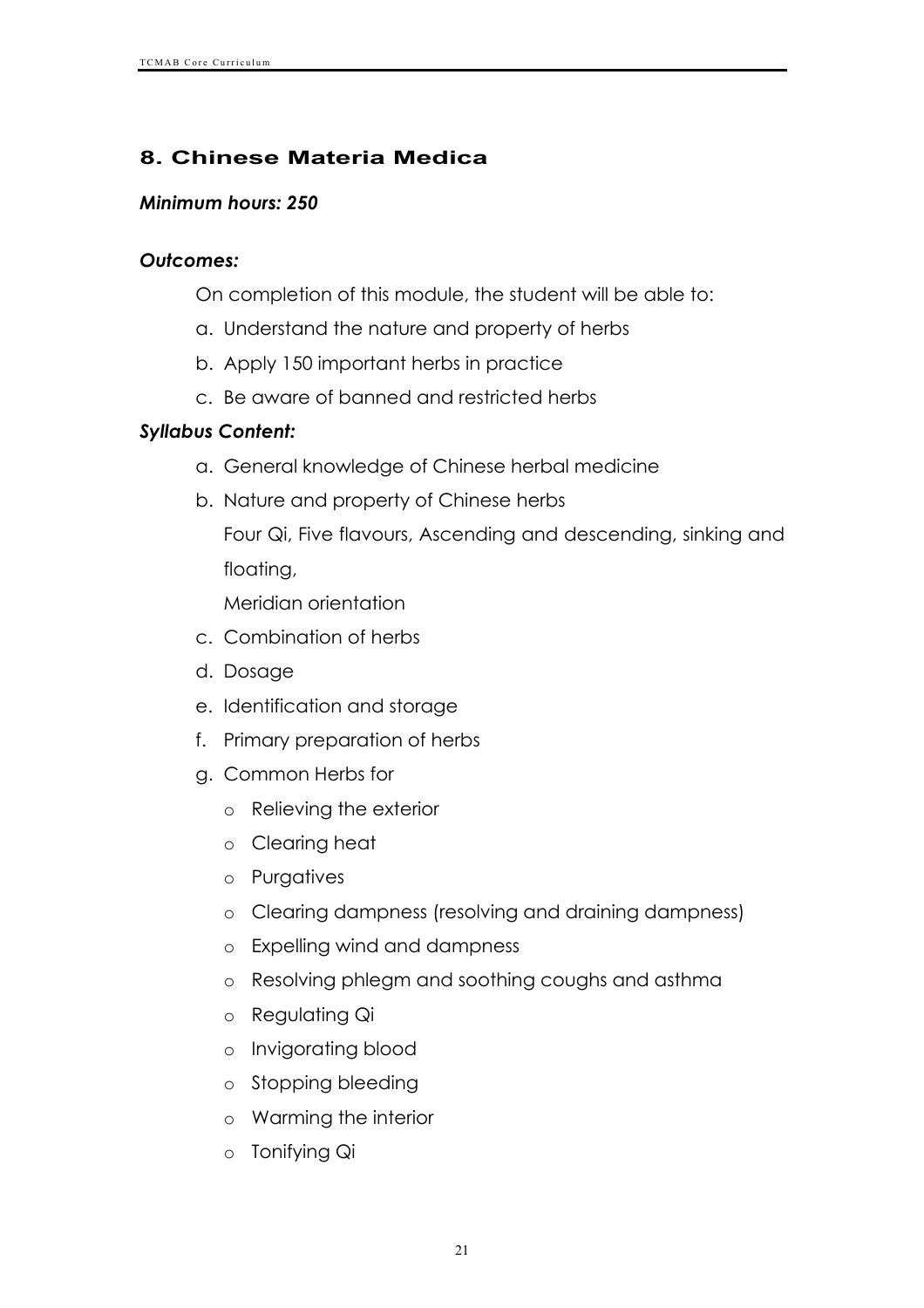- o Tonifying Yang
- o Tonifying blood
- o Tonifying Yin
- o Calming liver and suppressing wind
- o Tranquillizing the mind
- o Resolving food retention
- o Astringing and consolidating

# *Teaching method*

Lectures, group discussion, group work, student-led seminars, dispensary practical session, and clinical observation

# **9. Chinese Herbal Formulary**

# *Minimum hours: 250*

#### *Outcomes:*

On completion of this module, the student will be able to:

- a. Analyse the structure of formulae
- b. Discuss herbal medicine formulation
- c. Apply 100 common formulae in practice
- d. Discuss regulation issues in Chinese medicine

# *Syllabus Content:*

- a. Classification of formulae
- b. Structure of herbal formulae
- c. Formulation and administration
- d. Modification of formulae
- e. Common formulae:
	- o Relieving exterior
	- o Clearing heat
	- o Purgative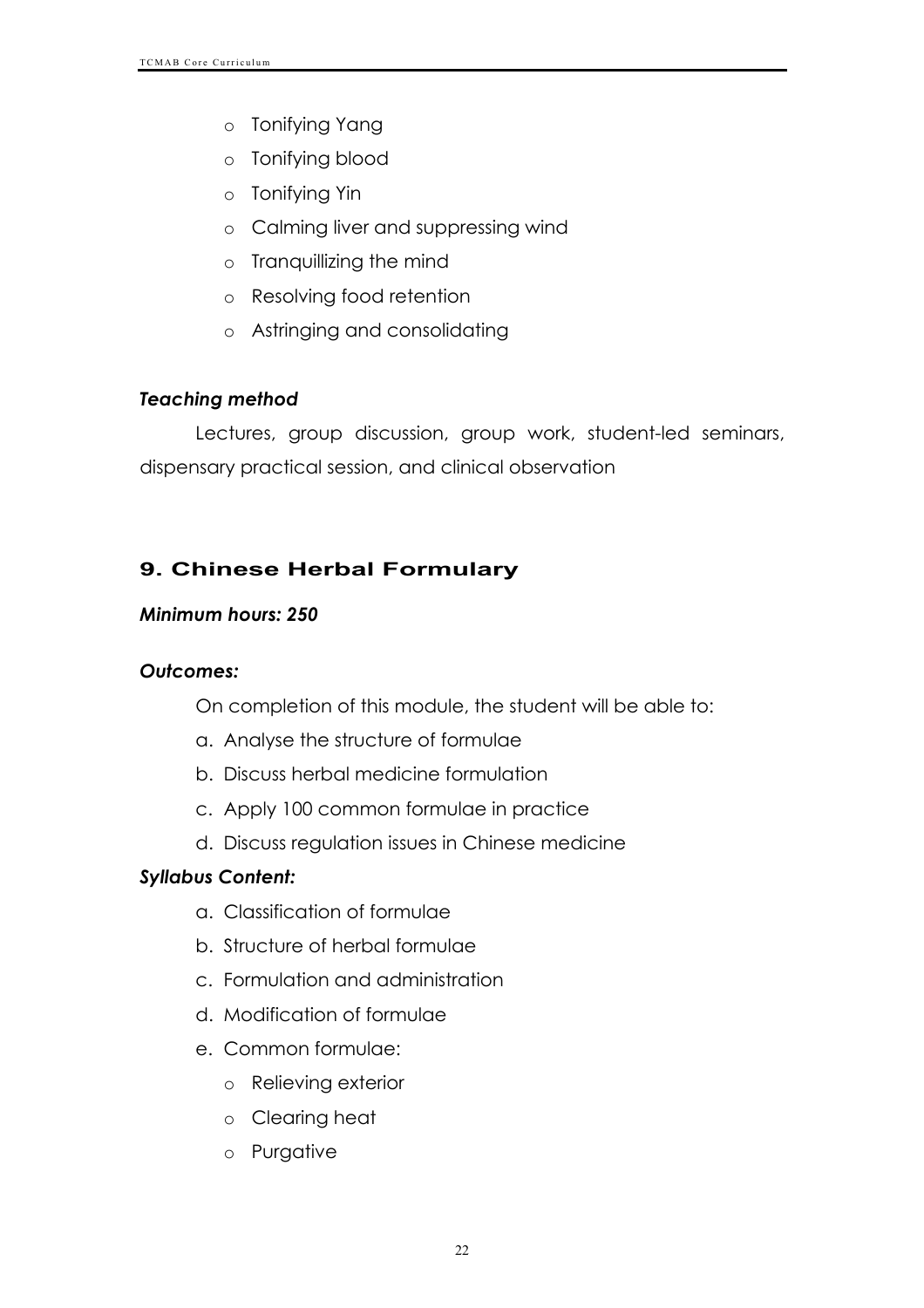- o Harmonising
- o Expelling dampness
- o Expelling wind and dampness
- o Resolving phlegm and soothing coughs and asthma
- o Regulating Qi
- o Invigorating blood
- o Stopping bleeding
- o Warming the interior
- o Tonifying
- o Moistening
- o Suppressing wind
- o Tranquilizing the mind
- o Resolving food retention
- o Astringing and consolidating

#### *Teaching method*

Lectures, group discussion, group work, student-led seminars, herbal dispensary training sessions, and clinical observation

# **10. Syndrome Differentiation and Treatment Principles**

#### *Minimum hours: 230*

#### *Outcomes:*

On completion of this module, the student will be able to:

- a. Discuss the principles of Chinese diagnosis and treatment
- b. Apply the Zang-fu syndrome pattern system
- c. Debate commonly used syndrome differentiation
- d. Understand therapeutic techniques in Chinese medicine
- e. Develop treatment plans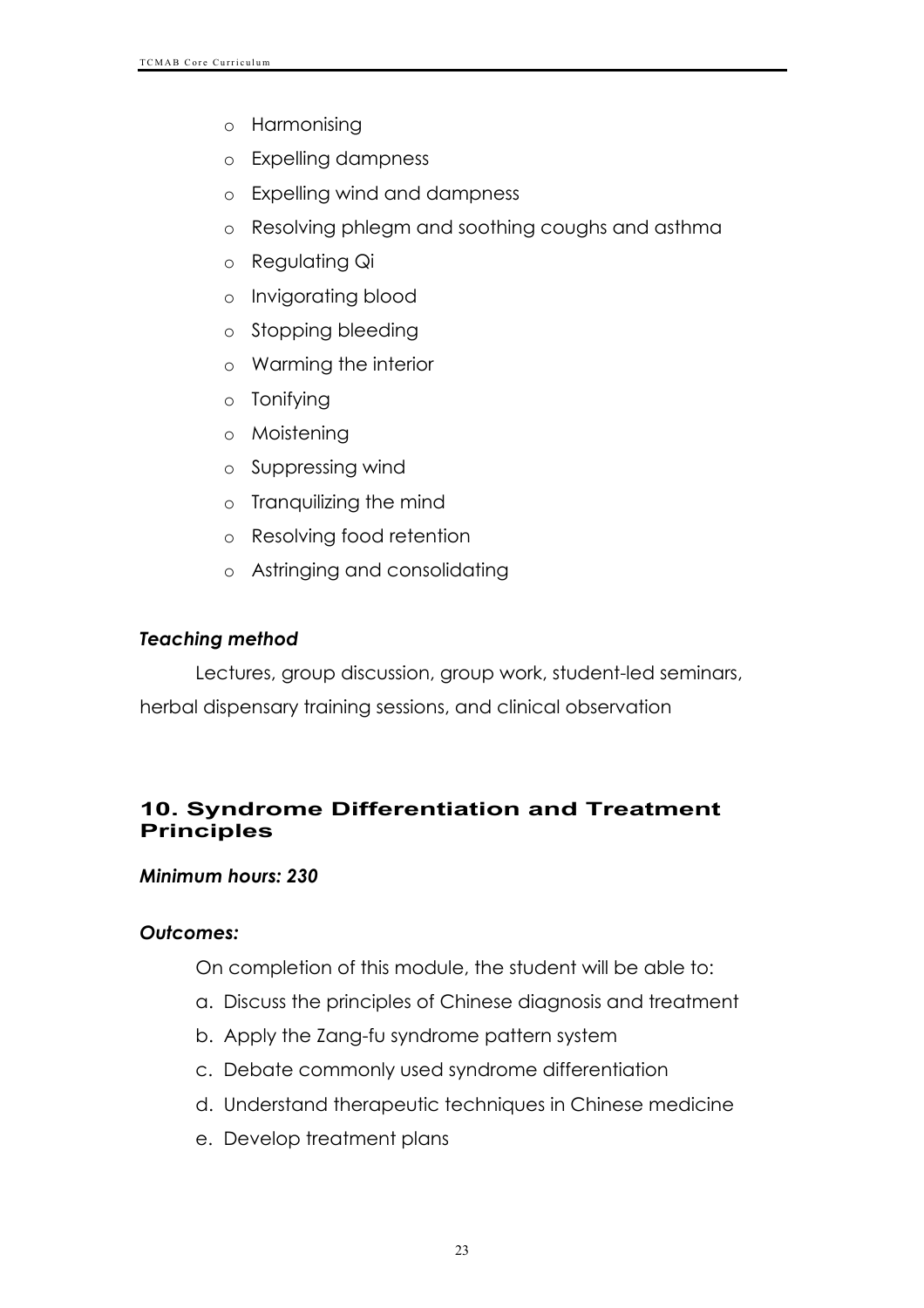f. Prescribe acupuncture points and/or herbal medicines accordingly

#### *Syllabus Content:*

- a. Introduction to syndrome pattern systems
- b. Zang-Fu syndrome pattern system
- c. Other syndrome pattern systems
	- o Eight principle syndromes
	- o Wei-Qi-Ying-Xue syndromes
	- o Six meridian syndromes
	- o Meridian syndrome
	- o Sanjiao syndromes
	- o Qi-Xue-Jin-Ye syndromes
- d. Treatment principles:
	- o Individualised treatment plan
	- o Treatment and prevention
	- o Supporting Genuine Qi and/or expelling pathogenic Qi
	- o Branch and root
	- o Straightforward treating or paradoxical treating
- e. The Eight Treatment Methods:
	- o Sweating
	- o Vomiting
	- o Purging
	- o Harmonising
	- o Warming
	- o Clearing
	- o Tonifying
	- o Reducing
- f. Treatment plan:
	- o Combining treatment of both syndrome and disease
	- o Treating acute diseases
	- o Treating chronic diseases in different stages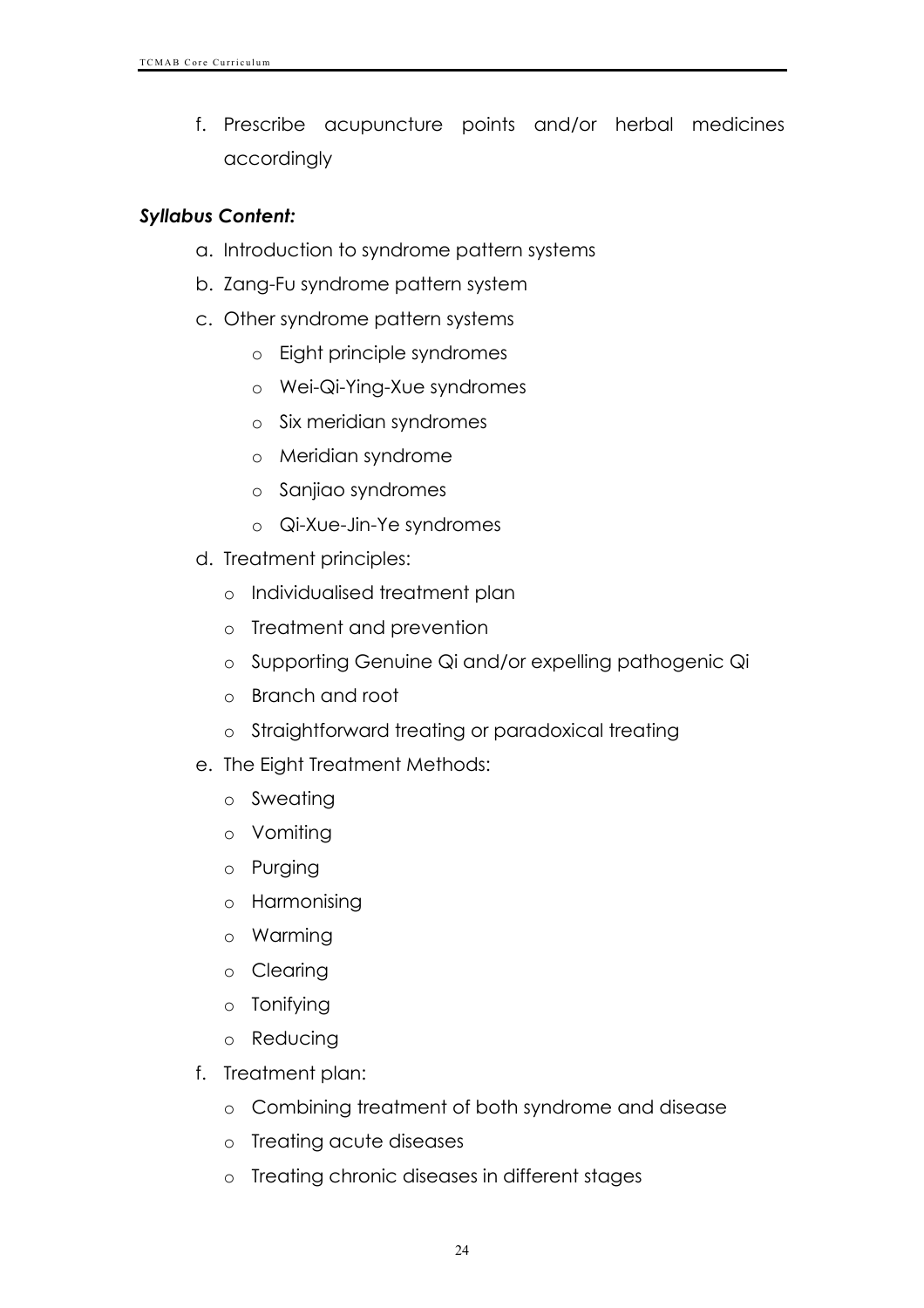- o Treating latent disease
- o Rehabilitation
- g. Therapeutic choice, indications of:
	- o Herbal medicine
		- **•** Internally administrated herbs
		- **Externally applied herbs**
	- o Acupuncture
	- o Moxibustion
	- o Cupping
	- o Tuina
	- o Qigong and Taiji
- h. Selection of herbal formulae and prescriptions
- i. Selection of acupuncture points

# *Teaching method*

Lectures, group discussion, group work, student-led seminars, and clinical observation

# **11. Acupuncture Techniques**

# *Minimum hours: 250*

# *Outcomes:*

On completion of this module, the student will be able to:

- a. Debate safe practice issues
- b. Manipulate needles
- c. Apply moxibustion, cupping, ear-acupuncture, electroacupuncture

# **Syllabus content**

- a. Clinic setting and preparation
- b. Needling skills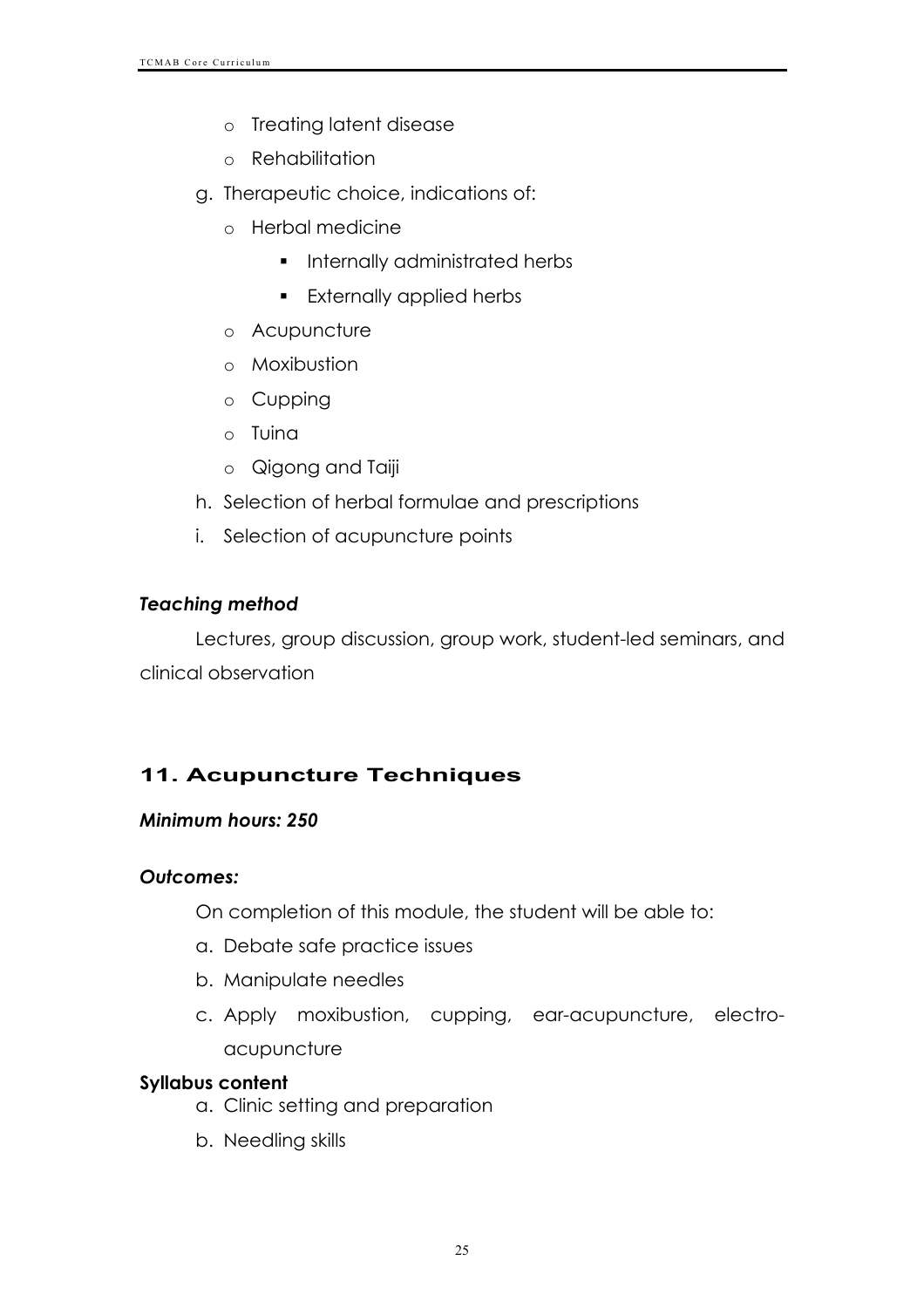Needle selection, insertion, manipulation, retention and withdrawal; tonifying and reducing techniques, safe disposal of used needles

c. Moxibustion:

Materials and equipment Safe application of moxibustion Moxibustion techniques

- d. Cupping Materials and equipment Safe practice of cupping Cupping techniques
- e. Ear acupuncture
- f. Electro-acupuncture
- g. Dealing with incidence

#### *Teaching methods:*

Mainly practical sessions, including demonstration, supervised practice, group practice, group exercises, and classroom lectures.

### **12. Applied Clinical Science (Diagnostics and Treatment Principles)**

#### *Minimum hours: 200*

#### *Outcome:*

On completion of this module, the student will be able to understand:

- a. Diagnostic principles of western medicine
- b. Classification of diseases in western medicine
- c. Master some common clinical conditions diagnosis and treatment in western medicine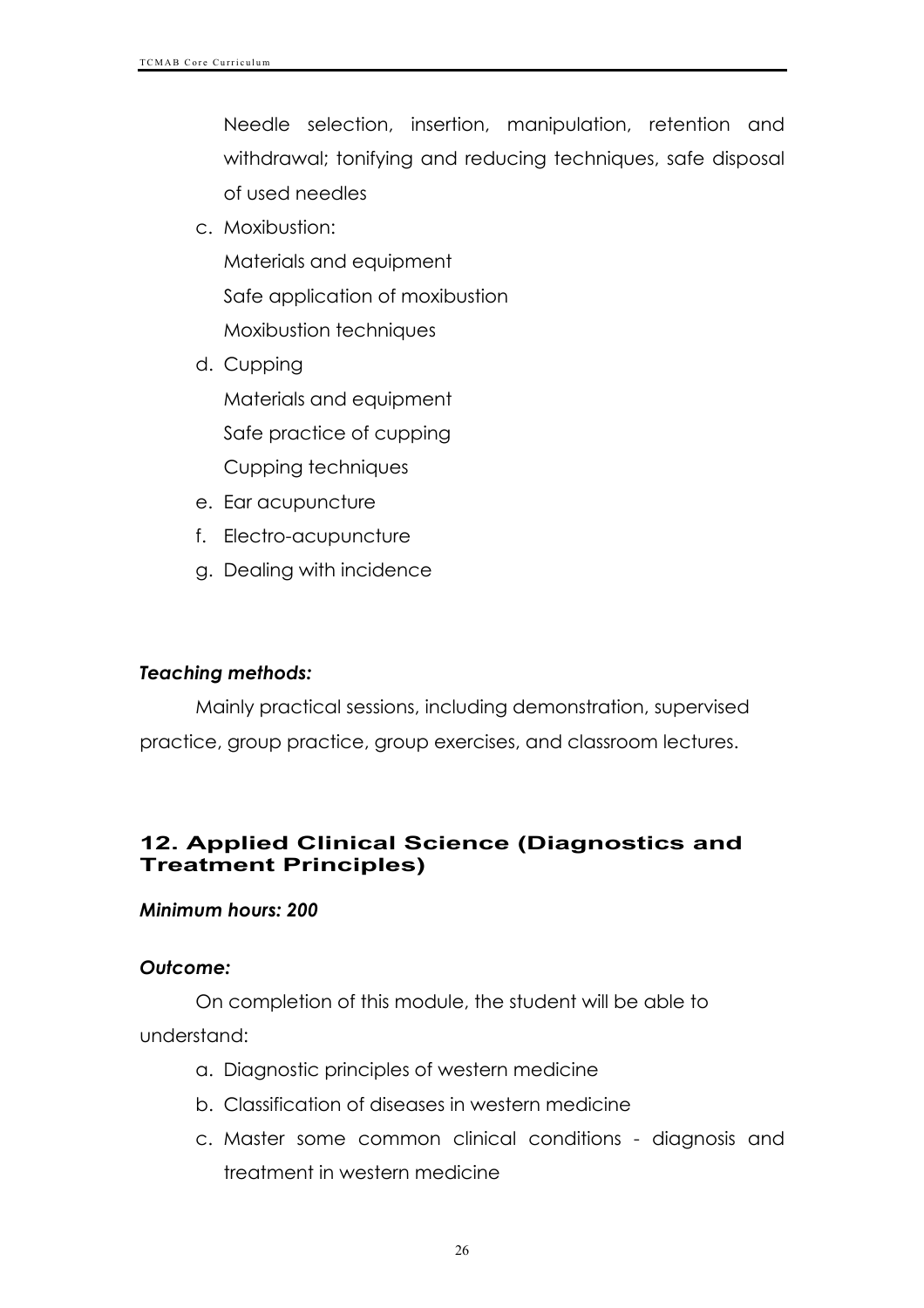- d. Clinical character of some therapies and drugs
- e. Know the limitations of Chinese medicine in certain conditions

# *Syllabus Content:*

- a. Diagnostics: physical examination, common laboratory tests, ECG, X-rays, ultrasound scan, CT-scan, MRI scan, endoscopic examination, genetic testing.
- b. Common diseases/disorders studies:
	- o musculo-skeletal
	- o cardiovascular
	- o respiratory
	- o gastrointestinal
	- o urinary
	- o neurological
	- o endocrine and metabolic
	- o blood and lymphatic
	- o gynaecological
	- o skin problems
	- o problems of the eye, ear, nose and throat
- c. Counselling and communication skills
- d. Epidemiological evidence of disease, incidence of disease, risk evaluation, prognosis
- e. Hormone replacement
- f. Chemotherapy and radiotherapy

# *Teaching method*

Lectures, group discussion, group work, student-led seminars, and clinical observation.

# **13. Clinical Chinese Medicine**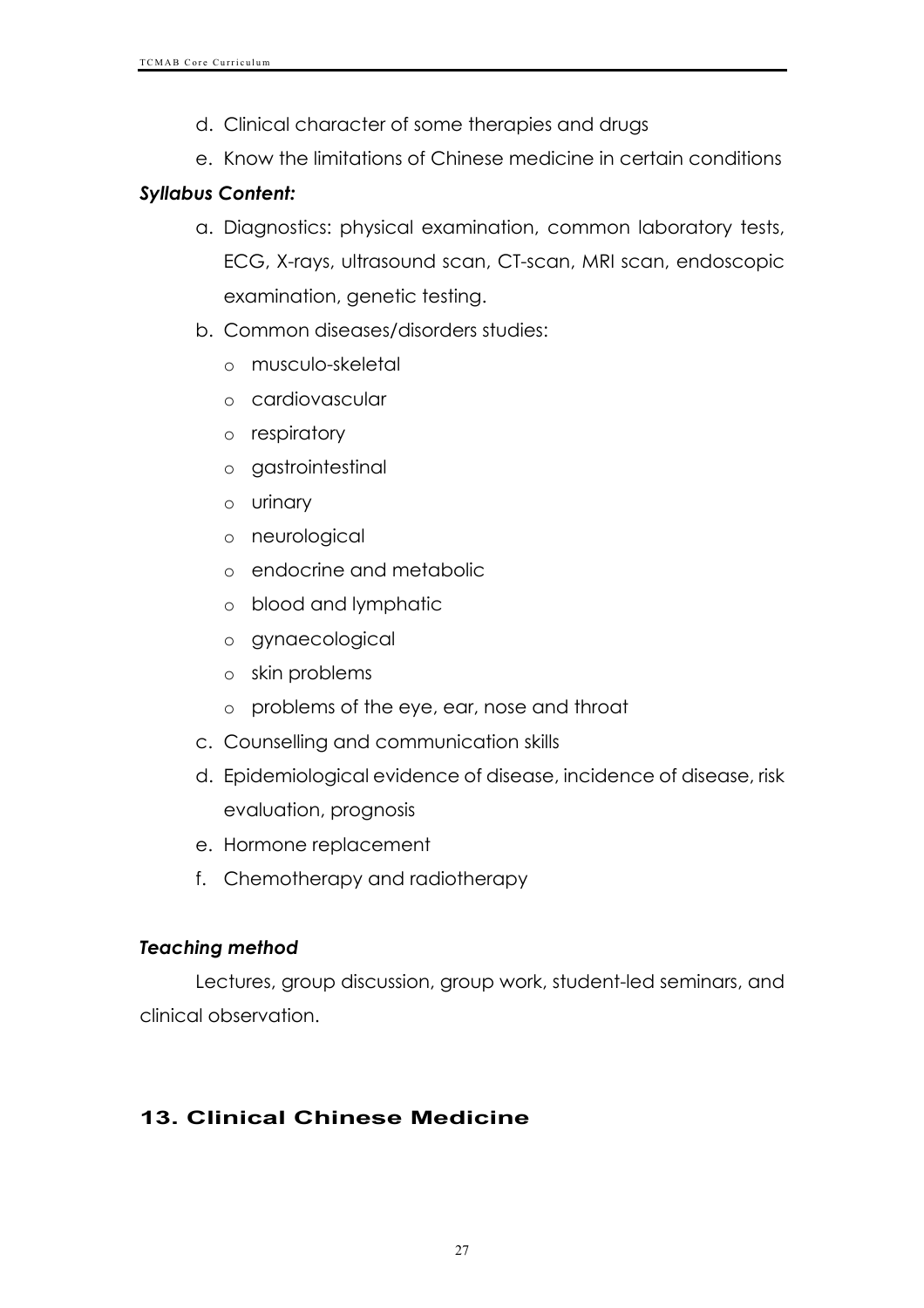### *Minimum hours: 400*

#### *Outcomes:*

On completion of this module, the student will be able to:

- a. Make diagnosis and treatment plan for common conditions
- b. Apply the diagnosis and treatment of major gynaecological problems
- c. Understand common obstetrical conditions
- d. Understand common paediatric diseases
- e. Apply to major skin diseases

# *Syllabus Content:*

- a. The division of clinical practice
- b. Common conditions in various systems
- c. Psychological and emotional conditions
- d. Supportive oncology
- e. Addicts and withdrawal syndromes
- f. Common gynaecological conditions
- g. Male problems
- h. Common obstetric conditions
- i. Common paediatric conditions
- j. Common skin conditions

#### *Teaching method*

Lectures, group work, clinical observation, case reports and discussion.

# **14. Research Module**

#### *Minimum hours: 220*

#### *Outcomes:*

On completion of this module, the student will be able to: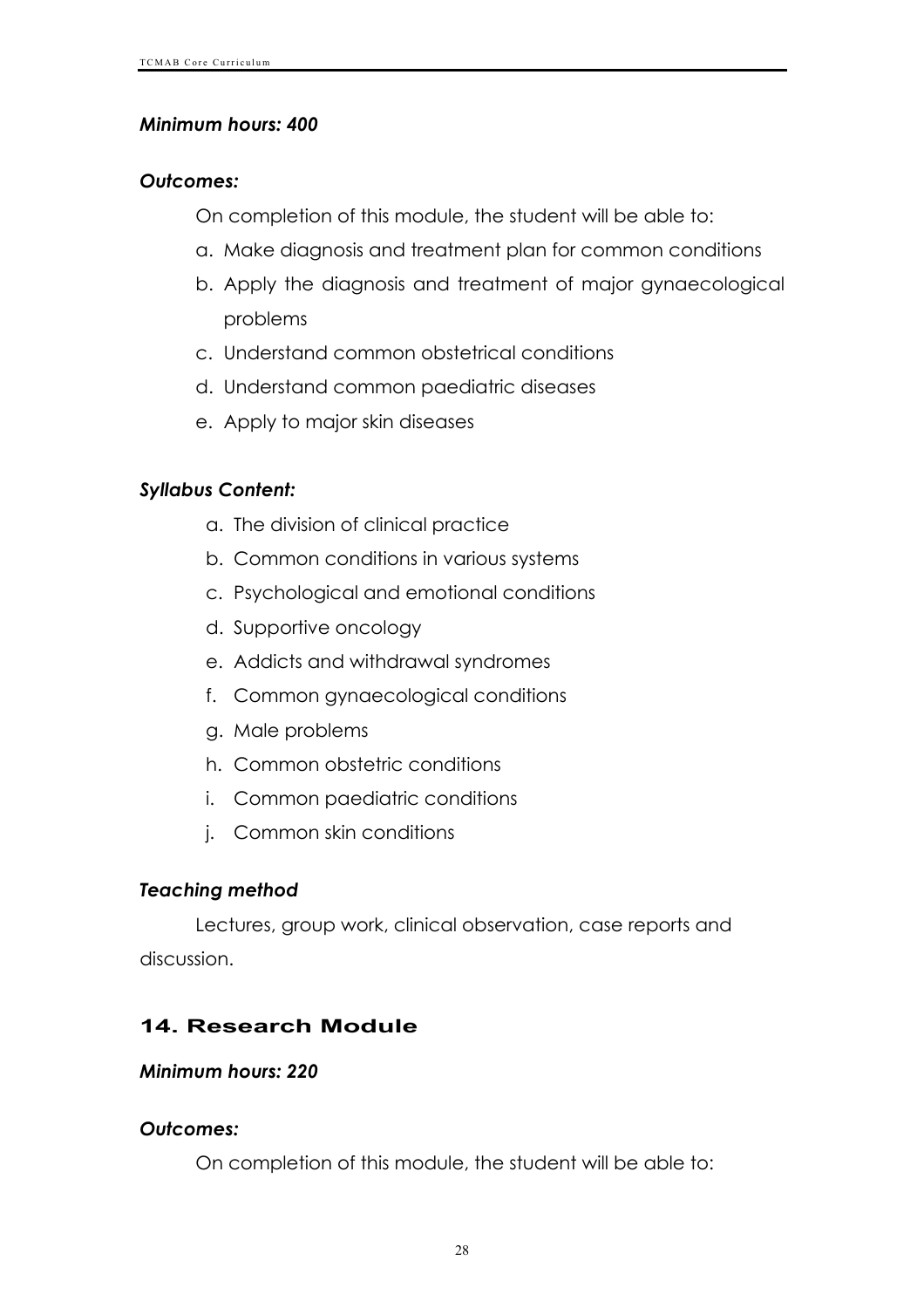- a. Understand and appreciate research findings in Chinese medicine
- b. Discuss various research methods
- c. Debate clinical trial methods and their significance in Chinese medicine
- d. Apply research findings as evidence for practice
- e. Design a research project

#### *Syllabus Content:*

- a. Research methods in Chinese medicine
- b. Qualitative and quantitative methods
- c. Data collection and processing
- d. Evaluation of research reports
- e. Research project design

#### *Teaching method*

Lectures, group discussion, group work.

# **15. Classics of Chinese Medicine**

#### *Minimum hours: 100*

#### *Outcomes:*

On completion of this module, the student will be able to:

- a. Criticize how and why ancient TCM practitioners created certain principles of treatment for common diseases.
- b. Critically appraise the classical theories of seasonal diseases.
- c. Compare present conditions against the development of ancient practitioners' ideas and their scientific basis.
- d. Understand the cultural root of Chinese medicine
- e. Understand the philosophy guiding Chinese medicine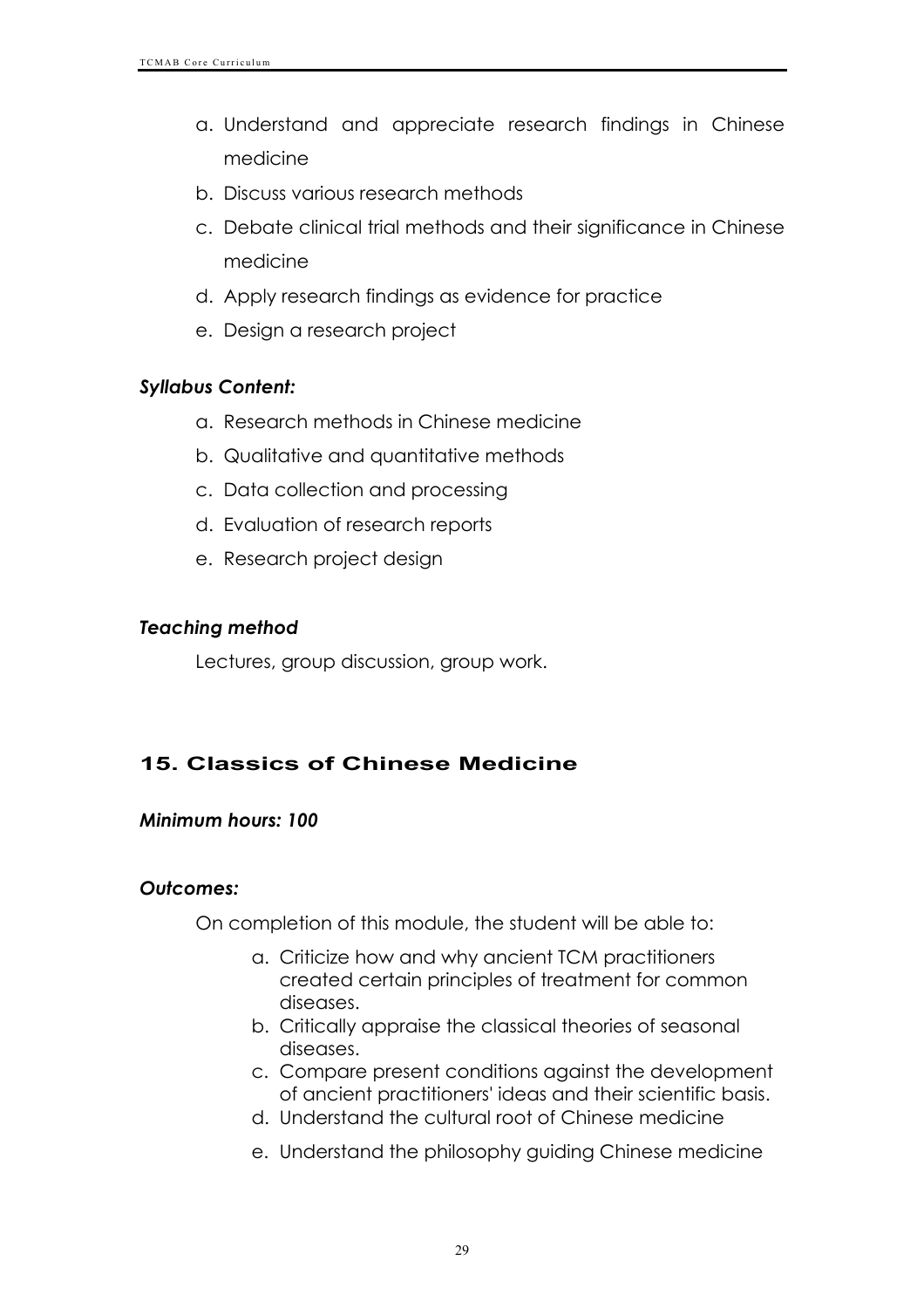- f. Understand the influence of Daoism and Confucianism on Chinese medicine
- g. Understand the source and meaning of some famous opinions from the classic texts

### *Syllabus Content:*

- a. Yi-Jing (Law of Chang)
- b. Internal Classic (Huang Di Nei Jing)
- c. Cold-Attack Diseases (Shang Han Lun)
- d. Golden Chamber Synopsis (Jing Gui Yao Lue)
- e. Febrile Disease Discussed in Detail (Wen Bing Tiao Bian)
- f. Confucianism and its influence on Chinese medicine
- g. Daoism and its influence on Chinese medicine

### *Teaching method*

Lectures, group discussion, group work, student-led seminars

# **16.Professional Development (business, ethics, relative law)**

#### *Minimum hours: 180*

#### *Outcomes:*

On completion of this module, the student will be able to understand:

- a. The regulations of Chinese medicine practice in UK
- b. The regulations on promotion of Chinese medicine practice
- c. Apply the basic management skills in operating a Chinese medicine practice
- d. The ethical considerations in practice, the patient's rights, the protection of the patient's personal information

# *Syllabus Content:*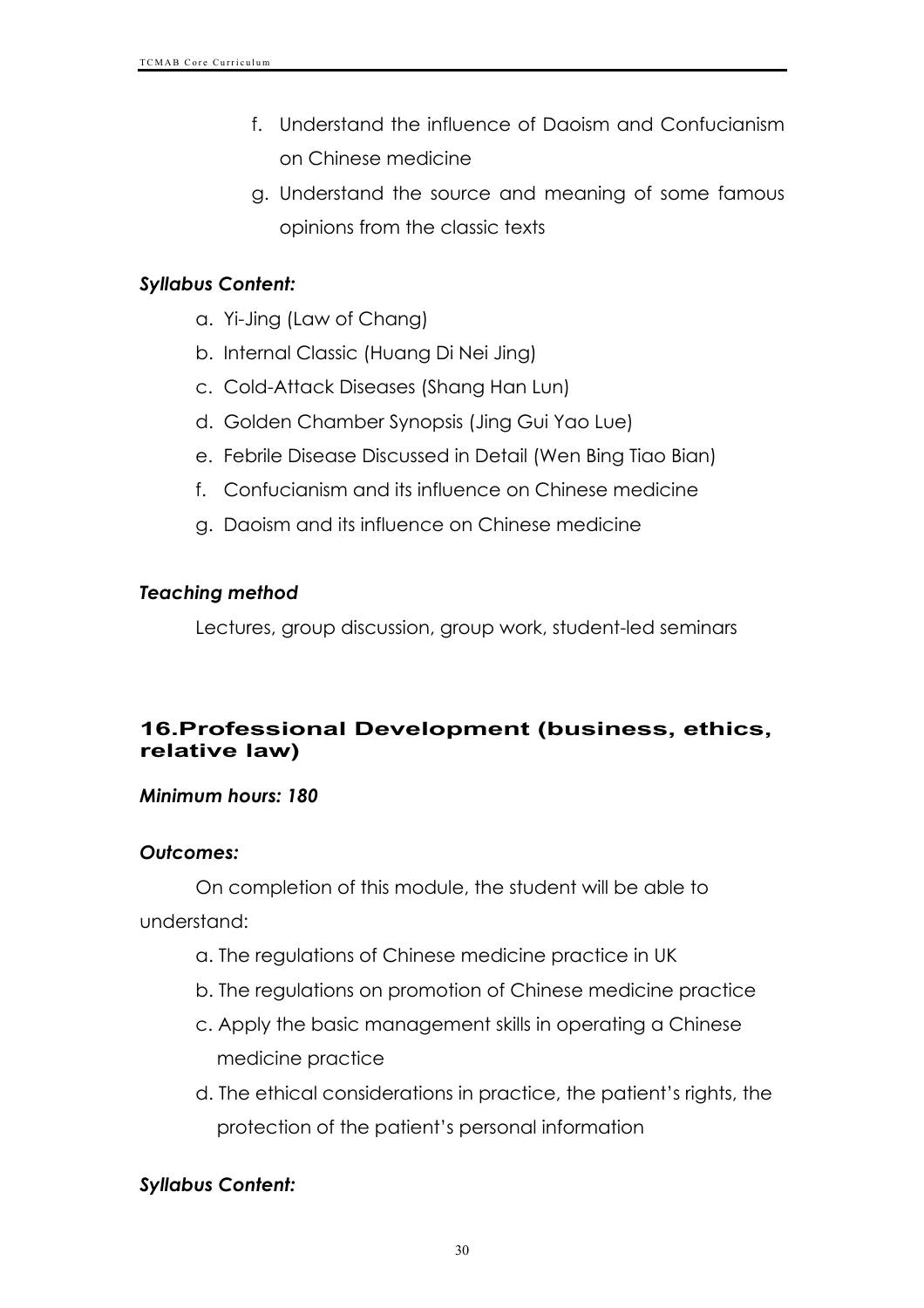- a. Patient-practitioner relationship
- b. Confidentiality and personal data protection
- c. Referral and professional networking
- d. Continual professional development (CPD)
- e. Professionalism and misconduct
- f. Informed consent
- g. Legal situation of Chinese medicine
- h. Business issues: small business/self-employment management, taxation, accounts and bookkeeping
- i. Health and safety regulations related to the practice of Chinese medicine
- j. Adverting regulations related to Chinese medicine
- k. Insurance
- l. Medical sociology: ethnicity, gender, family, stigma
- m. Structure and funding of NHS

#### *Teaching method*

Lectures, group discussion, group work, student-led seminars

# **17. Clinical Acupuncture**

#### *Minimum hours: 300*

**Outcomes:** On completion of this module, the student will be able to:

- a. Apply the acupuncture treatment to common conditions
- b. Formulate a comprehensive health management plan for common conditions, integrating nutrition and lifestyle into acupuncture practice
- c. Apply acupuncture in preventative and constitutional practice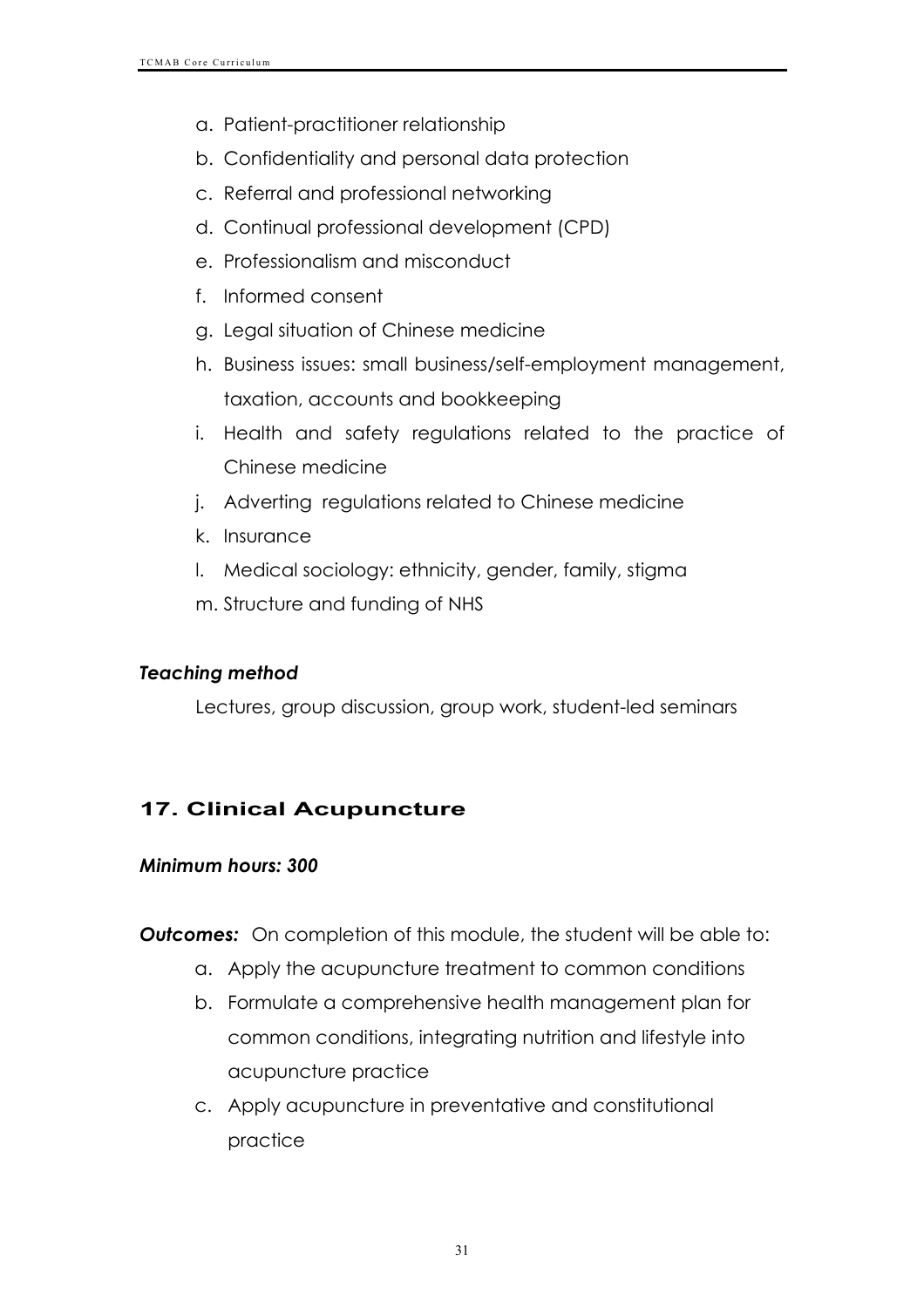d. Follow up the treatment and make a judgement of the treatment result

#### *Syllabus Content:*

- a. Common conditions in various systems
- b. Psychological and emotional conditions
- c. Supportive oncology
- d. Addicts and withdrawal syndromes
- e. Common gynaecological conditions
- f. Male problems
- g. Common obstetric conditions
- h. Common skin conditions

### *Teaching method*

Lectures, group work, clinical observation, case reports and discussion.

# **18. Supervised Clinical Practice**

#### *Minimum hours: 700*

# *(Acupuncture course 400, Chinese herbal medicine course 500)*

#### *Outcomes:*

On completion of this module, the student will be able to

- a. Complete a whole consultation and treatment session in Chinese medicine/acupuncture/herbal medicine practice independently
- b. Apply a Chinese medicine-lead and integrated approach to help patients in clinical practice
- c. Provide patients with suggestions relating to his/her own diet, lifestyle, etc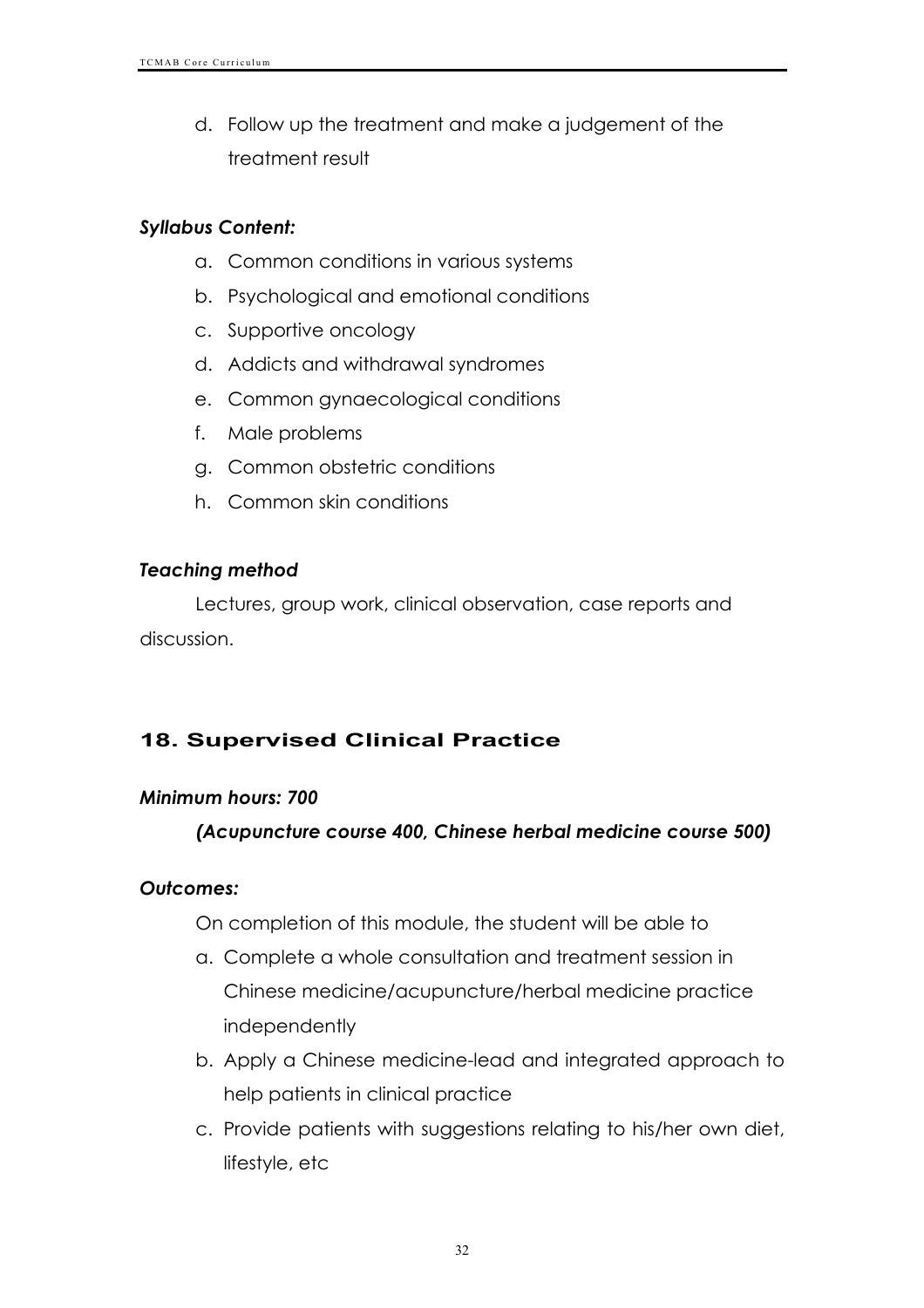- d. Practise safely
- e. Start own independent practice
- f. Demonstrate experience in different clinical fields
- g. Demonstrate the competence for professional registration

# *Syllabus Content:*

- a. Clinical setting and working environment
- b. Clinical policies and codes of practice and conduct
- c. Emergency and health and safety education
- d. Supervision system
- e. Mirroring supervisor's practice
- f. Integrated practice of herbal, acupuncture and other therapies where appropriate
- g. Making an independent diagnosis
- h. Prescribing herbs in a formula where appropriated
- i. Making an independent treatment plan
- j. Carrying out a whole clinical session independently under supervision
- k. Time management skills
- l. Practising herbal dispensing under supervision where appropriate
- m. Developing a personal professional image
- n. Case reports and presentation
- o. Health advice: life style and nutrition

# **Teaching/learning method:**

The student should be placed in an approved teaching clinic under the supervision of an approved supervisor. The observation stage could be integrated from the beginning of the course, as we consider that the early engagement of students with patients is of great benefit in the development of clinical experience. However, in the advanced stage of the clinical training, the supervised practice on patients should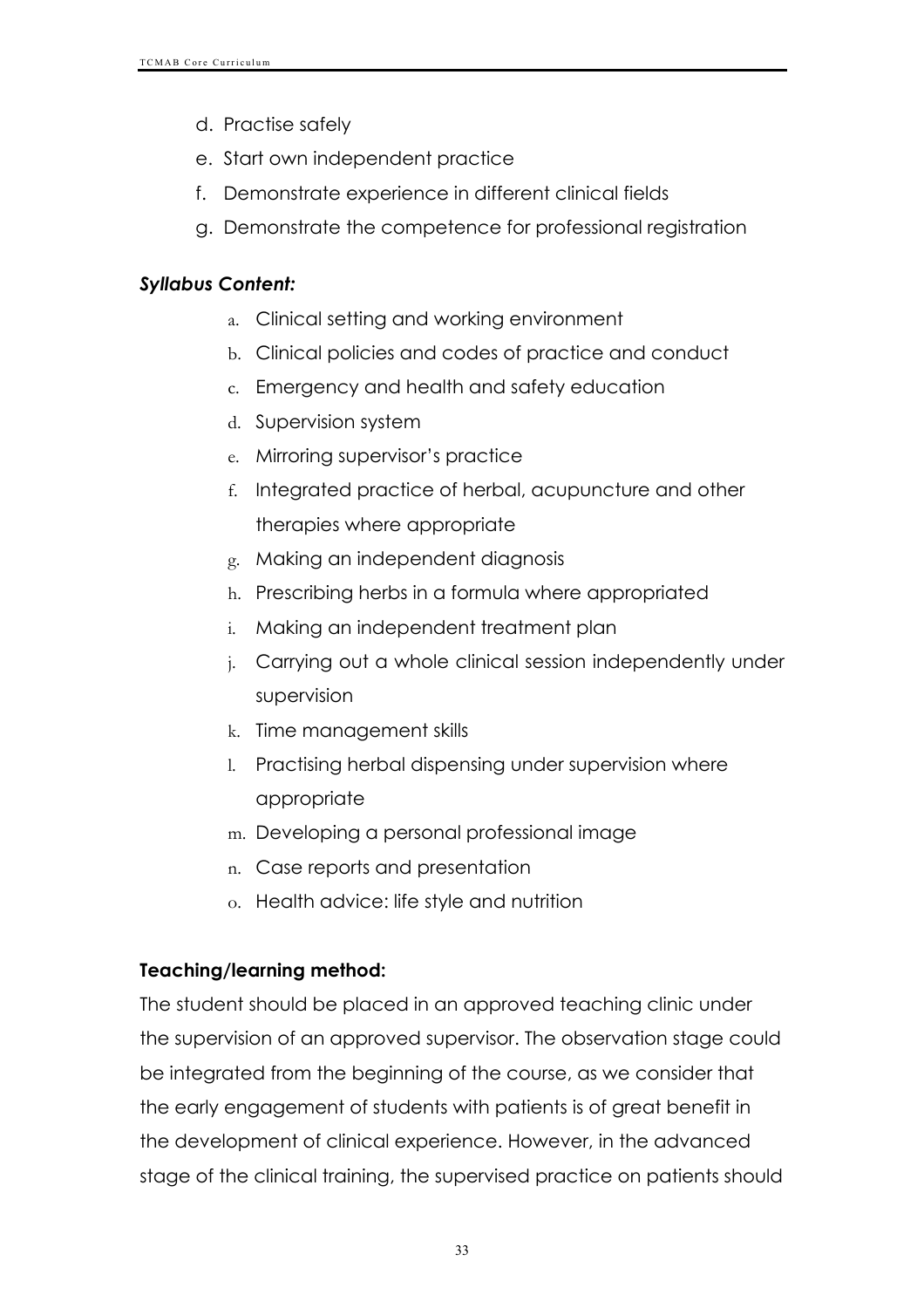be completed in an academic year without interruption, and at the final stage, the student must be given an opportunity to practice individually under supervision for the development of her/his independence.

Only practice in direct proximity to a patient should be included in assessing the total clinical hours. During the internship, a student should follow at least 3 supervisors to learn different clinical styles. The teaching institute has a duty to make sure that the student in the clinical practice stage should spend at least half of the total hours in a general clinical setting, not limited to a specialised area, i.e., pain clinic, or IVF assistant, to make sure that the student is developing appropriate all-around experience.

At the beginning of the internship, the students should be closely supervised. While progressing, the students are encouraged to act with more initiative and less dependence upon supervisors. Intervention from supervisors should be gradually reduced and finally withdrawn by the end of a normal schedule. Before finishing clinical practice, a student must practice independently for at least 6 sessions in order to be ready for practice assessment.

Case discussion is the most useful method after supervised clinical practice. In addition, group discussion/peer review/group case analysis should be organized by the chief/principal supervisor. Case studies should be used as a main measure to monitor the progress of the students in competence.

Reflective learning should play a key role in personal development during this stage. All students should produce reflective reports, in the form of learning journals/reflective logs/clinical diaries , and make action plans for further development/learning. The reflective files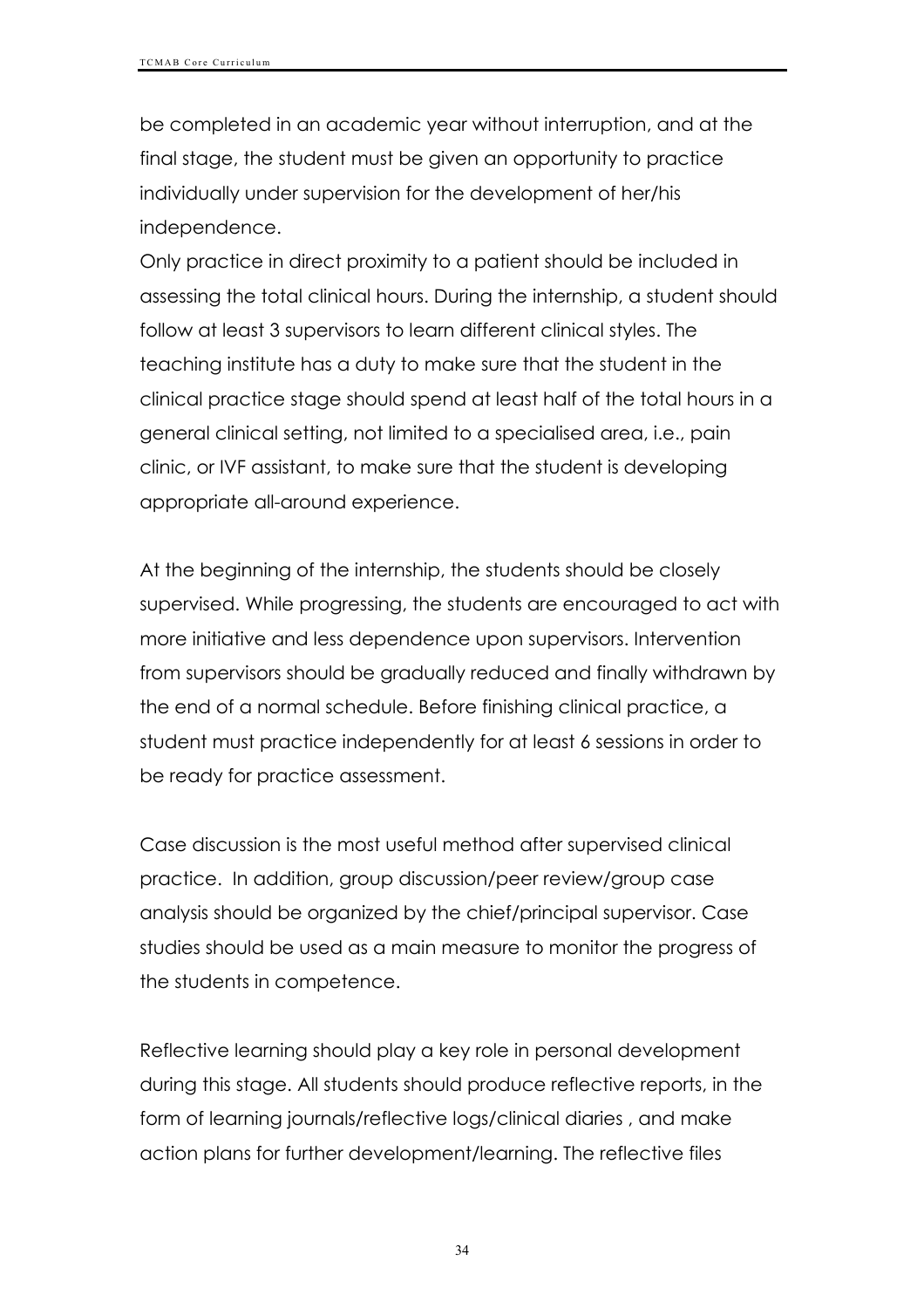should be checked by the supervisors regularly, and be included in the module assessment.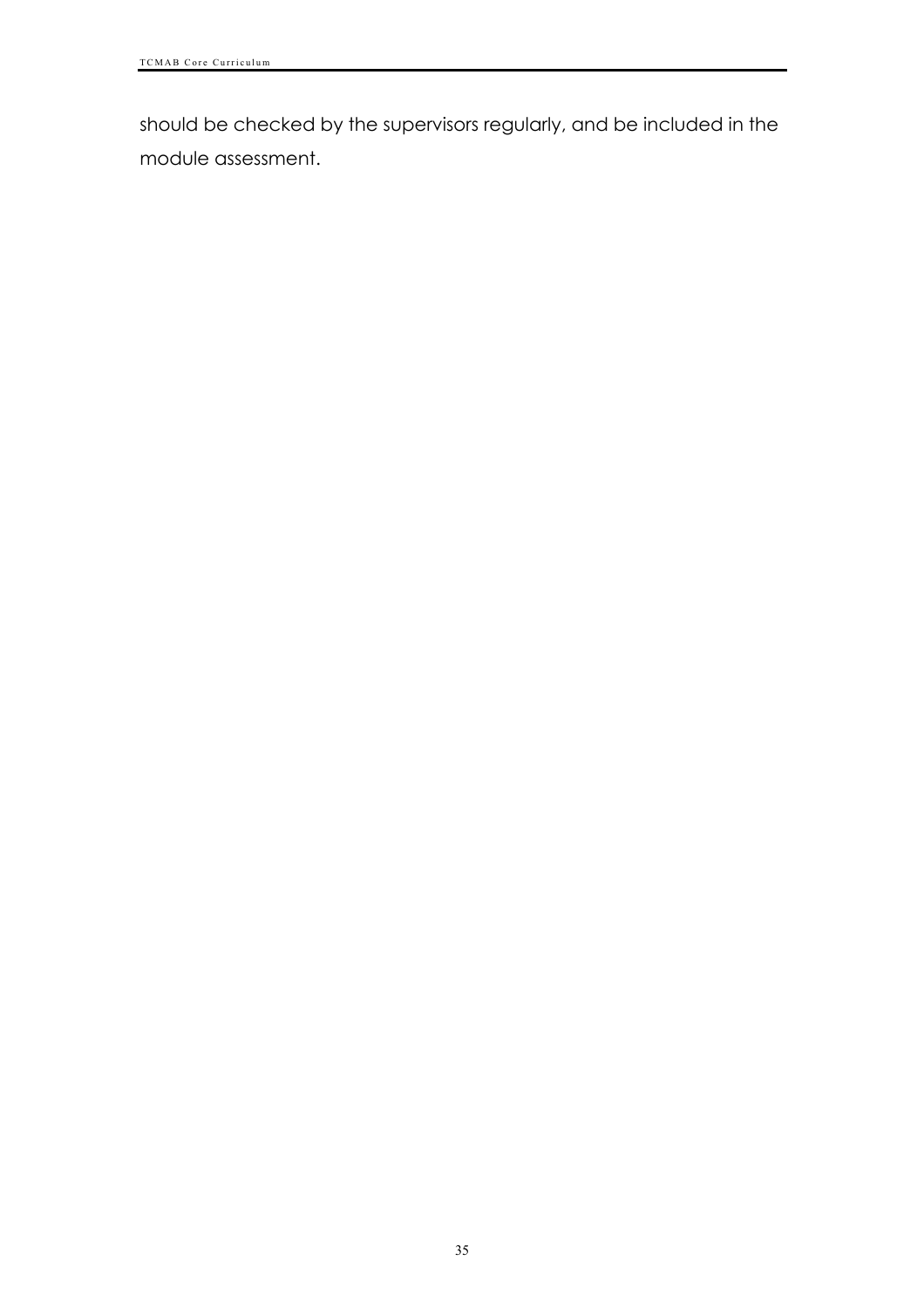#### **Suggested non-Core Element of Teaching Modules**

- General Study of Chinese Acupuncture (Chinese Herbal Course Only)
- General Knowledge of Chinese Herbs (Chinese Acupuncture Course Only)
- Study of Other Complimentary Medicine/Therapies
- Chinese Language
- Variation of Chinese Medicine Kampo and Korean Medicine
- Time Acupuncture and Time Medicine
- Modern Research of Acupuncture
- Auricular Acupuncture
- Taiji and Qigong Exercises
- Modern Research on Herbs
- Regulation of Chinese medicine outside UK
- Research into Ancient Documents
- Scientific or Western Acupuncture